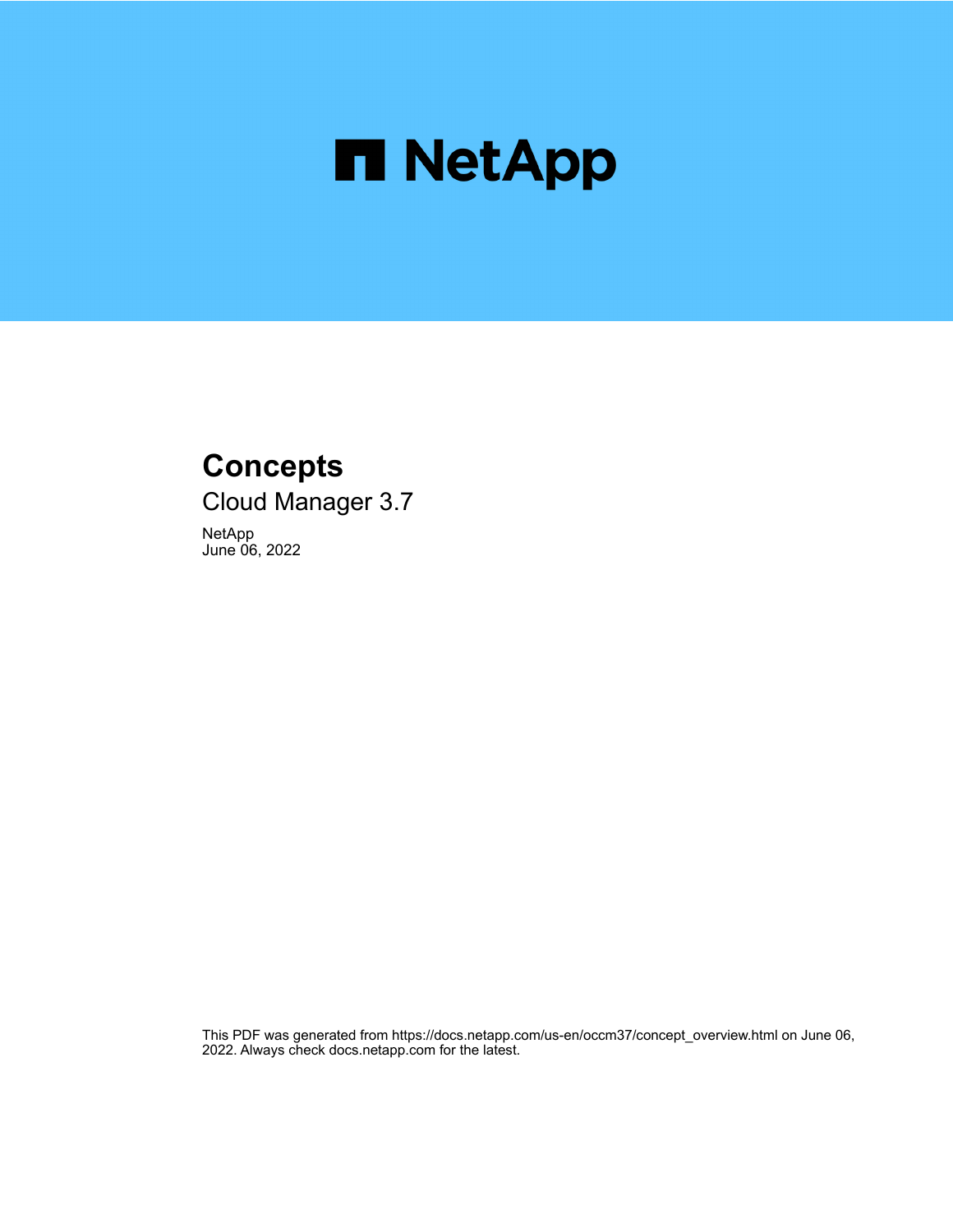# **Table of Contents**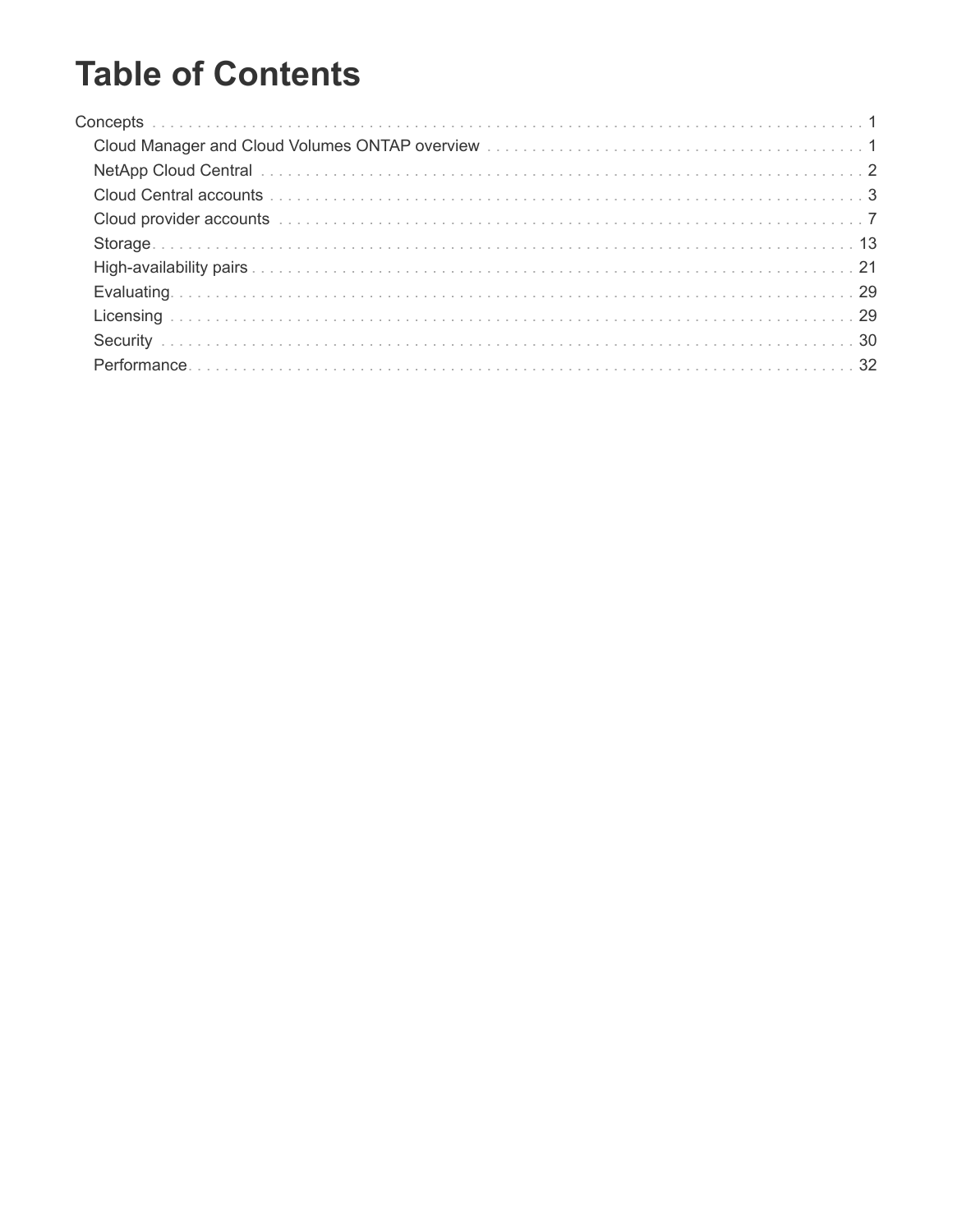# <span id="page-2-0"></span>**Concepts**

# <span id="page-2-1"></span>**Cloud Manager and Cloud Volumes ONTAP overview**

Cloud Manager enables you to deploy Cloud Volumes ONTAP, which provides enterprise-class features for your cloud storage, and to easily replicate data across hybrid clouds built on NetApp.

### **Cloud Manager**

Cloud Manager was built with simplicity in mind. It guides you through Cloud Volumes ONTAP setup in a few steps, eases data management by offering simplified storage provisioning and automated capacity management, enables drag-and-drop data replication across a hybrid cloud, and more.

Cloud Manager is required to deploy and manage Cloud Volumes ONTAP, but it can also discover and provision storage for on-premises ONTAP clusters. This provides a central point of control for your cloud and on-premises storage infrastructure.

You can run Cloud Manager in the cloud or in your network—it just needs a connection to the networks in which you want to deploy Cloud Volumes ONTAP. The following image shows Cloud Manager and Cloud Volumes ONTAP running in a cloud provider. It also shows data replication across a hybrid cloud.



[Learn more about Cloud Manager](https://www.netapp.com/us/products/data-infrastructure-management/cloud-manager.aspx)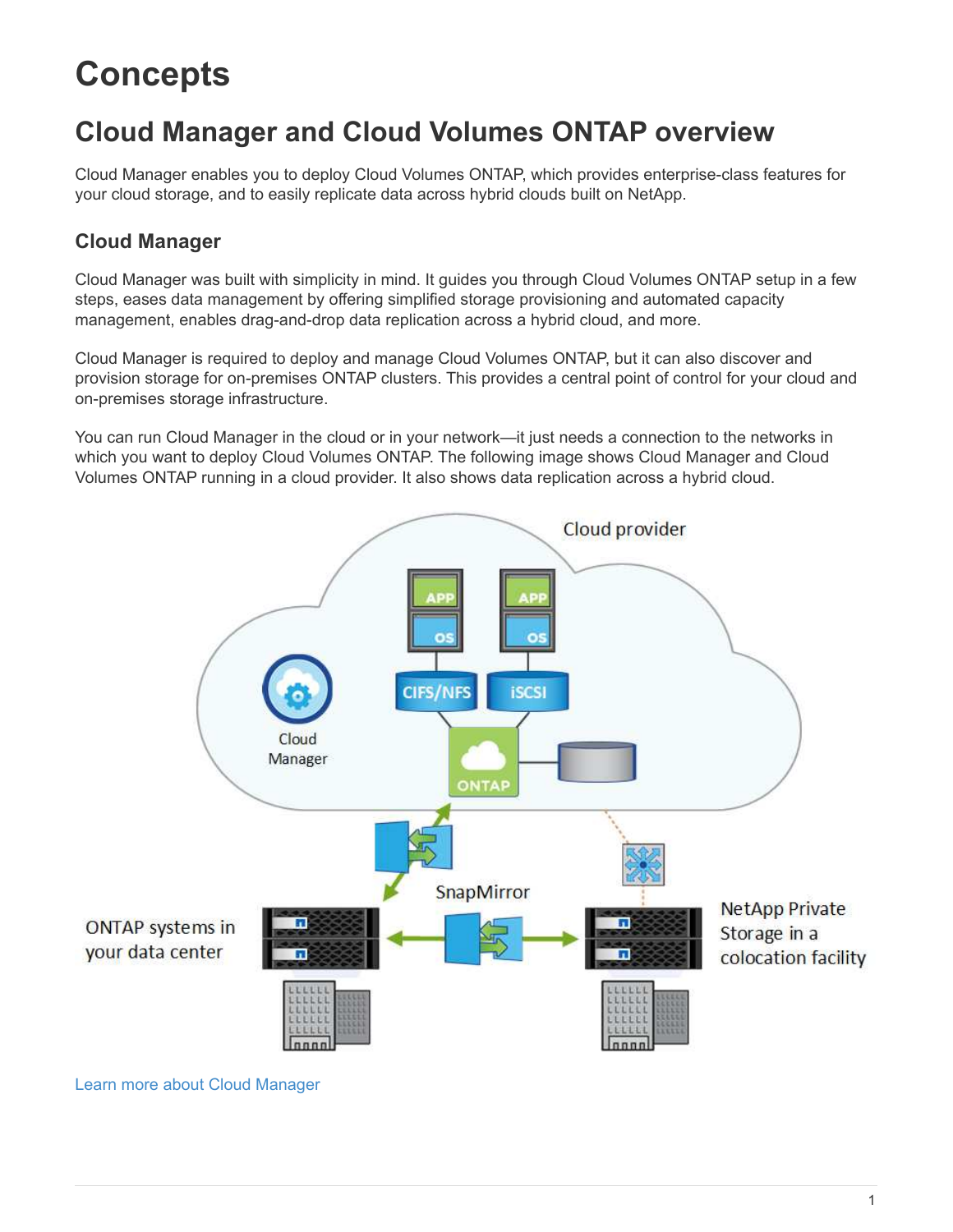### **Cloud Volumes ONTAP**

Cloud Volumes ONTAP is a software-only storage appliance that runs the ONTAP data management software in the cloud. You can use Cloud Volumes ONTAP for production workloads, disaster recovery, DevOps, file shares, and database management.

Cloud Volumes ONTAP extends enterprise storage to the cloud with the following key features:

• Storage efficiencies

Leverage built-in data deduplication, data compression, thin provisioning, and cloning to minimize storage costs.

- High availability Ensure enterprise reliability and continuous operations in case of failures in your cloud environment.
- Data replication Cloud Volumes ONTAP leverages SnapMirror, NetApp's industry-leading replication technology, to replicate on-premises data to the cloud so it's easy to have secondary copies available for multiple use cases.
- Data tiering Switch between high and low-performance storage pools on-demand without taking applications offline.
- Application consistency Ensure consistency of NetApp Snapshot copies using NetApp SnapCenter.



Licenses for ONTAP features are included with Cloud Volumes ONTAP.

[View supported Cloud Volumes ONTAP configurations](https://docs.netapp.com/us-en/cloud-volumes-ontap/index.html)

[Learn more about Cloud Volumes ONTAP](https://cloud.netapp.com/ontap-cloud)

# <span id="page-3-0"></span>**NetApp Cloud Central**

[NetApp Cloud Central](https://cloud.netapp.com) provides a centralized location to access and manage NetApp cloud data services. These services enable you to run critical applications in the cloud, create automated DR sites, back up your SaaS data, and effectively migrate and control data across multiple clouds.

Cloud Manager's integration with NetApp Cloud Central provides several benefits, including a simplified deployment experience, a single location to view and manage multiple Cloud Manager systems, and centralized user authentication.

With centralized user authentication, you can use the same set of credentials across Cloud Manager systems and between Cloud Manager and other data services, such as Cloud Sync. It's also easy to reset your password if you forgot it.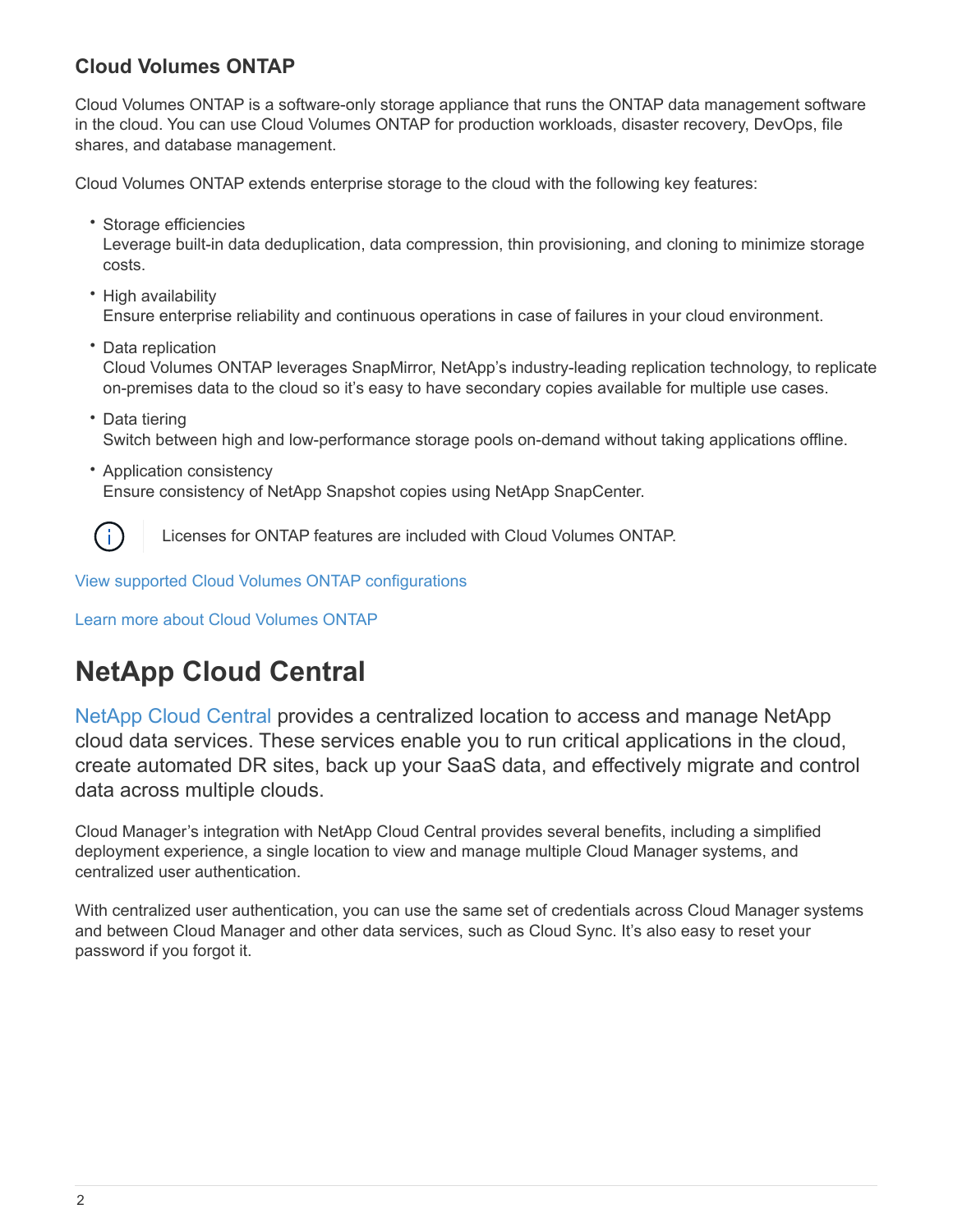# **Fabric View**

|                                                     | 49<br><b>Microsoft Azure</b>                                                                                                                                                   | aws<br><b>Amazon Web Services</b> | Θ<br><b>Google Cloud Platform</b>                                              | <b>On-Premises</b> |
|-----------------------------------------------------|--------------------------------------------------------------------------------------------------------------------------------------------------------------------------------|-----------------------------------|--------------------------------------------------------------------------------|--------------------|
| Cloud Sync<br>Go to Cloud Sync                      |                                                                                                                                                                                |                                   |                                                                                |                    |
| Cloud Tiering<br><b>Go to Cloud Tiering</b>         |                                                                                                                                                                                |                                   |                                                                                |                    |
| <b>Cloud Volumes Service</b><br><b>Get Started</b>  |                                                                                                                                                                                |                                   | The industry's leading Network File System (NFS/SMB) service in the cloud      |                    |
| Cloud Volumes ONTAP<br><b>Create Cloud Manager</b>  | Simple & Fast Enterprise Cloud Storage                                                                                                                                         |                                   |                                                                                |                    |
| <b>Kubernetes Service</b><br>Go to                  |                                                                                                                                                                                |                                   | The Universal Control Plane for Managed Kubernetes now available for everyone  |                    |
| Cloud Insights<br>ilit.<br>Go to Cloud Insights     | Innovate faster with insights across your application infrastructure stack                                                                                                     |                                   |                                                                                |                    |
| SaaS Backup<br>Go to SaaS Backup                    | A secure, encrypted cloud-native offering that safeguards your business-critical Microsoft<br>Office 365 and Salesforce data from corruption, malicious or accidental deletion |                                   |                                                                                |                    |
| Cloud Backup Service<br><b>Register for Preview</b> |                                                                                                                                                                                |                                   | A fully managed Backup and Restore Service for your Cloud Volumes Service data |                    |

## <span id="page-4-0"></span>**Cloud Central accounts**

Each Cloud Manager system is associated with a *NetApp Cloud Central account*. A Cloud Central account provides multi-tenancy and enables you to organize users and resources in isolated workspaces.

A Cloud Central account enables multi-tenancy:

• A single Cloud Central account can include multiple Cloud Manager systems that serve different business needs.

Because users are associated with the Cloud Central account, there's no need to configure users for each individual Cloud Manager system.

• Within each Cloud Manager system, multiple users can deploy and manage Cloud Volumes ONTAP systems in isolated environments called workspaces.

These workspaces are invisible to other users, unless they are shared.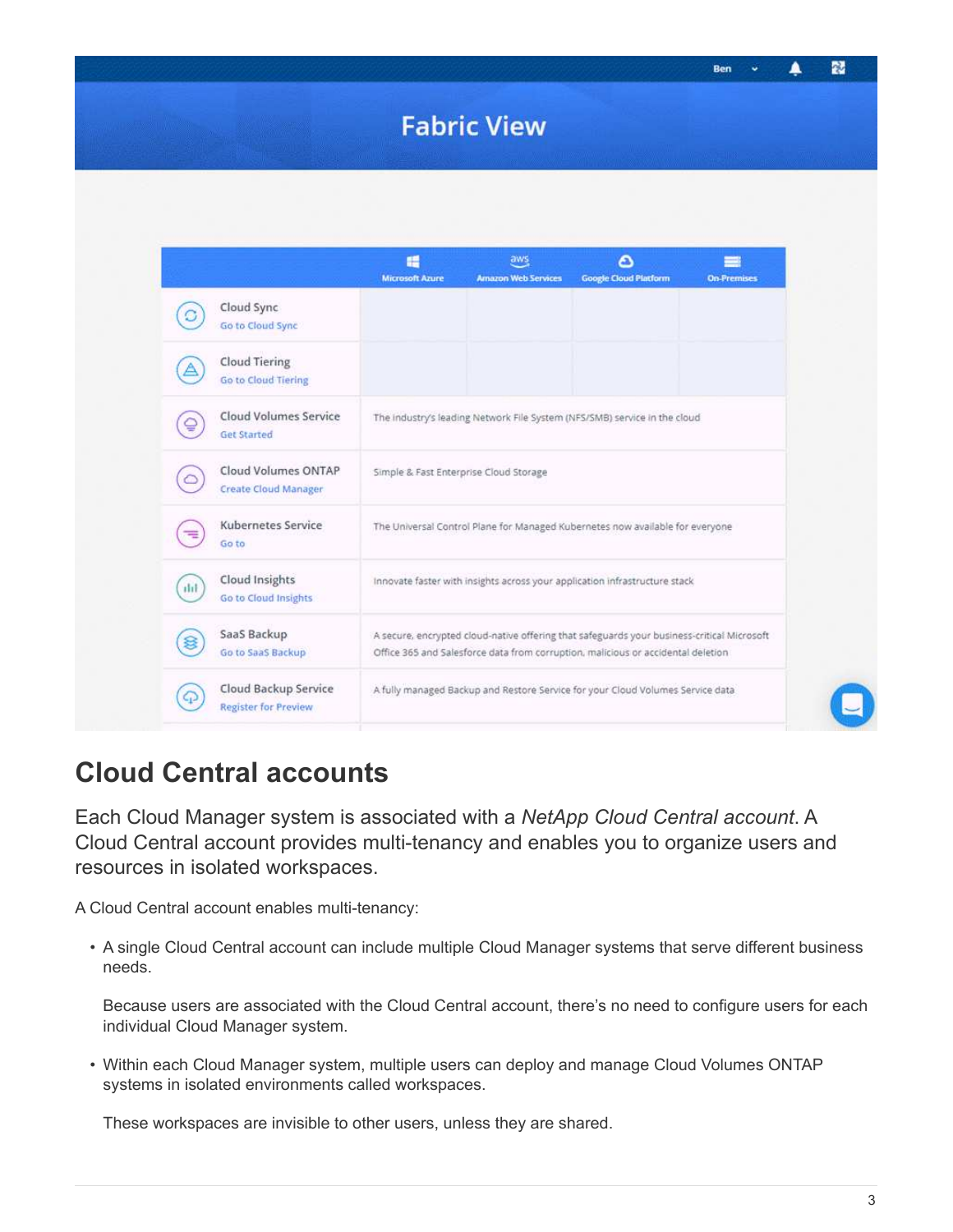When you deploy Cloud Manager, you select the Cloud Central account to associate with the system:

|   | Hi Ben,                                             |
|---|-----------------------------------------------------|
|   | <b>Welcome to Cloud Manager</b>                     |
|   |                                                     |
|   | <b>SET UP CLOUD MANAGER</b>                         |
|   | Cloud Manager will be created in account: MyAccount |
| ◇ | Cloud Manager Name                                  |
|   |                                                     |
|   | <b>LET'S START</b>                                  |
|   |                                                     |

Account Admins can then modify the settings for this account by managing users, workspaces, and service connectors:

For step-by-step instructions, see [Setting up the Cloud Central account.](https://docs.netapp.com/us-en/occm37/task_setting_up_cloud_central_accounts.html)



Cloud Manager needs access to *https://cloudmanager.cloud.netapp.com* in order to connect to the Cloud Central account service. Open this URL on your firewall to ensure that Cloud Manager can contact the service.

#### **Users, workspaces, and service connectors**

The Account Settings widget in Cloud Manager enables Account Admins to manage a Cloud Central account. If you just created your account, then you'll start from scratch. But if you've already set up an account, then you'll see *all* the users, workspaces, and service connectors that are associated with the account.

#### **Users**

These are NetApp Cloud Central users that you associate with your Cloud Central account. Associating a user with an account and one or more workspaces in that account enables those users to create and manage working environments in Cloud Manager.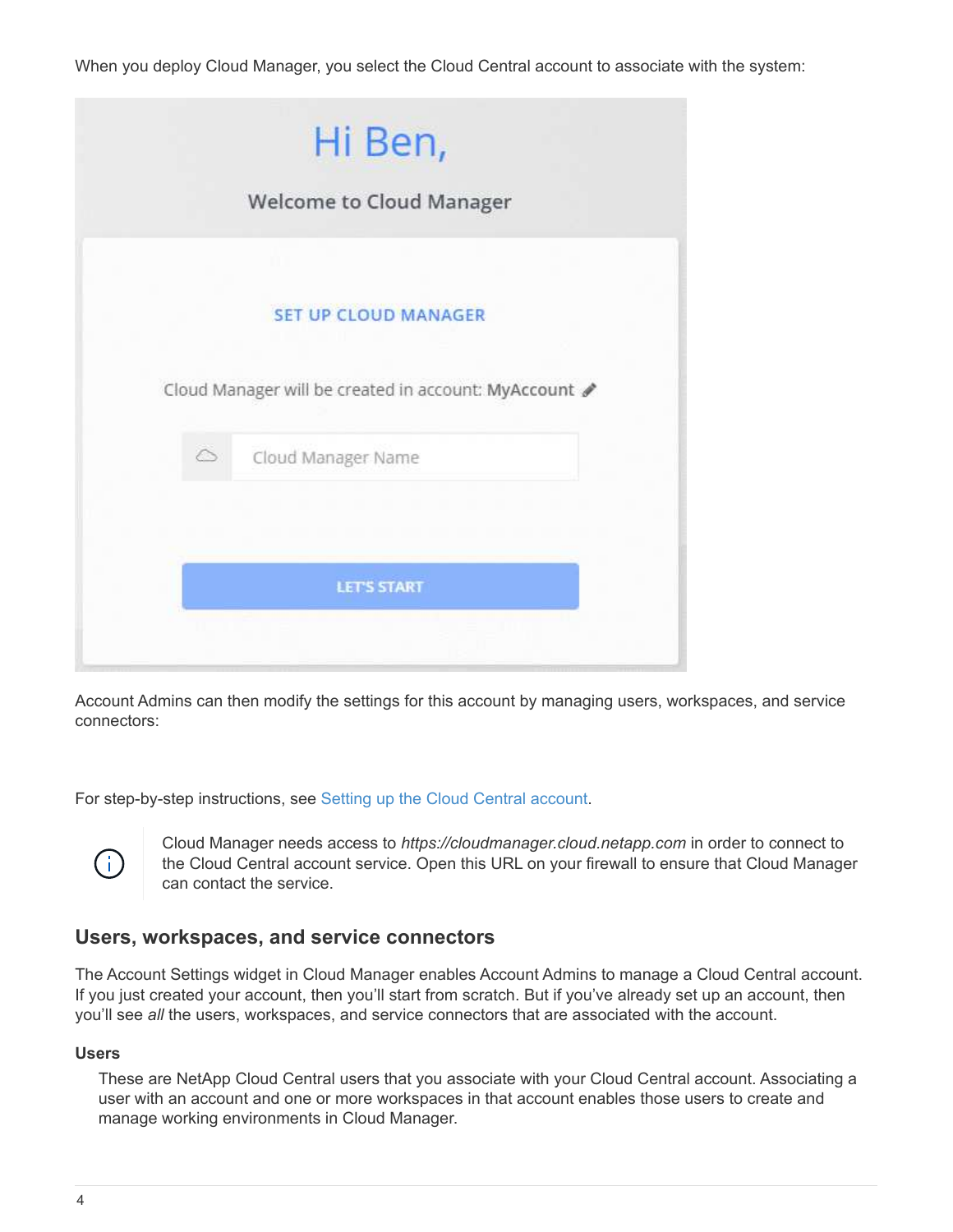When you associate a user, you assign them a role:

- *Account Admin*: Can perform any action in Cloud Manager.
- *Workspace Admin*: Can create and manage resources in the assigned workspace.

#### **Workspaces**

In Cloud Manager, a workspace isolates any number of *working environments* from other working environments. Workspace Admins can't access the working environments in a workspace unless the Account Admin associates the admin with that workspace.

A working environment represents a storage system:

- A single-node Cloud Volumes ONTAP system or an HA pair
- An on-premises ONTAP cluster in your network
- An ONTAP cluster in a NetApp Private Storage configuration

#### **Service connectors**

A service connector is part of Cloud Manager. It runs much of the Cloud Manager software (like the user interface), except for a few Cloud Central services that it connects to (auth0 and Cloud Central accounts). The service connector runs on the virtual machine instance that was deployed in your cloud provider, or on an on-prem host that you configured.

You can use a service connector with more than one NetApp cloud data service. For example, if you already have a service connector for Cloud Manager, you can select it when you set up the Cloud Tiering service.

### **Examples**

The following example shows an account that uses two workspaces to create isolated environments for Cloud Volumes ONTAP systems. For example, one workspace might be for a staging environment, while the other is for a production environment.



Cloud Manager and the Cloud Volumes ONTAP systems don't actually reside *in* the NetApp Cloud Central account—they're running in a cloud provider. This is a conceptual representation of the relationship between each component.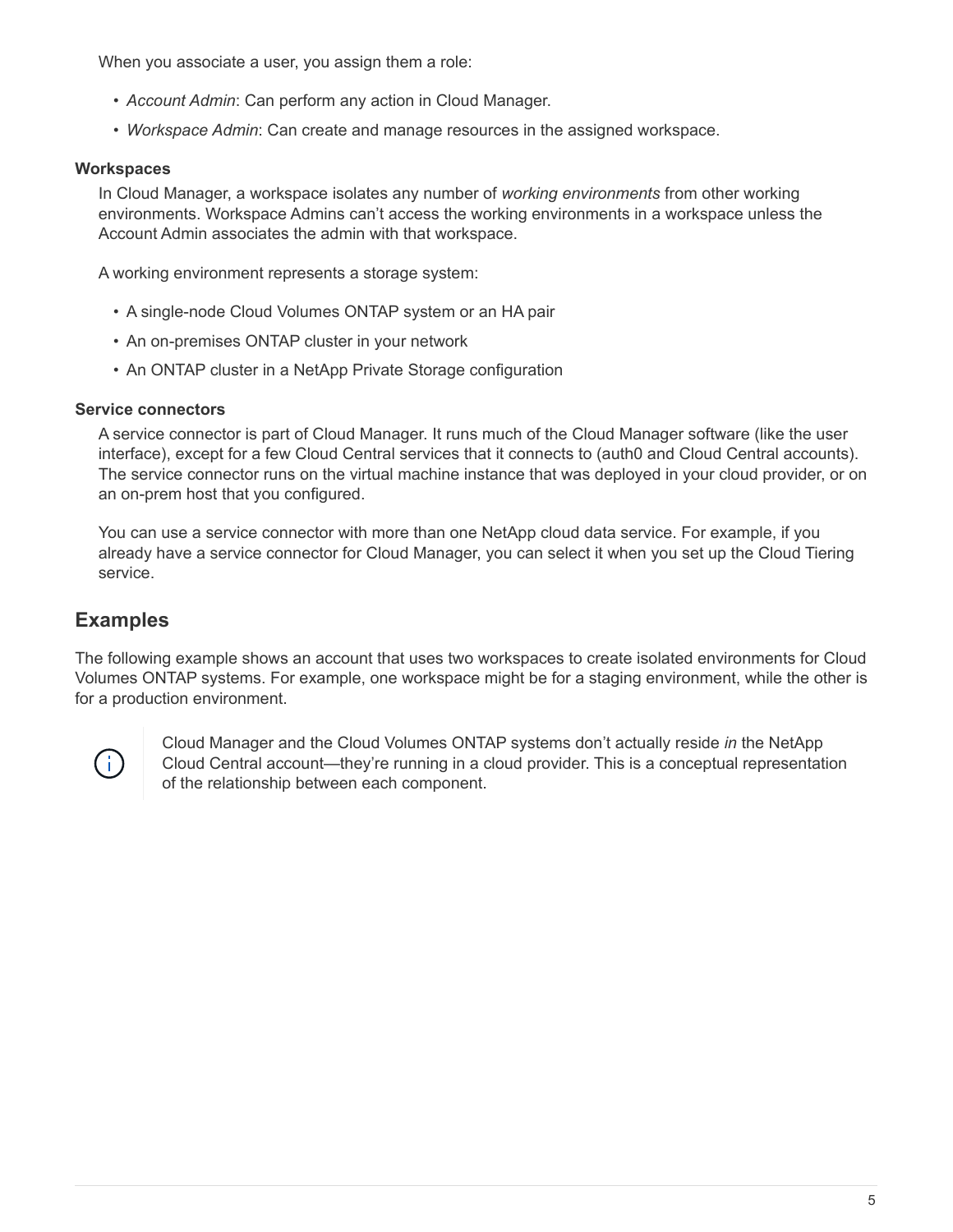### **NetApp Cloud Central**



Here's another example that shows the highest level of multi-tenancy by using two separate Cloud Central accounts. For example, a service provider might use Cloud Manager in one Cloud Central account to provide services for their customers, while using another account to provide disaster recovery for one of their business units.

Note that account 2 includes two separate service connectors. This might happen if you have systems in separate regions or in separate cloud providers.



Again, Cloud Manager and the Cloud Volumes ONTAP systems don't actually reside *in* the NetApp Cloud Central account—they're running in a cloud provider. This is a conceptual representation of the relationship between each component.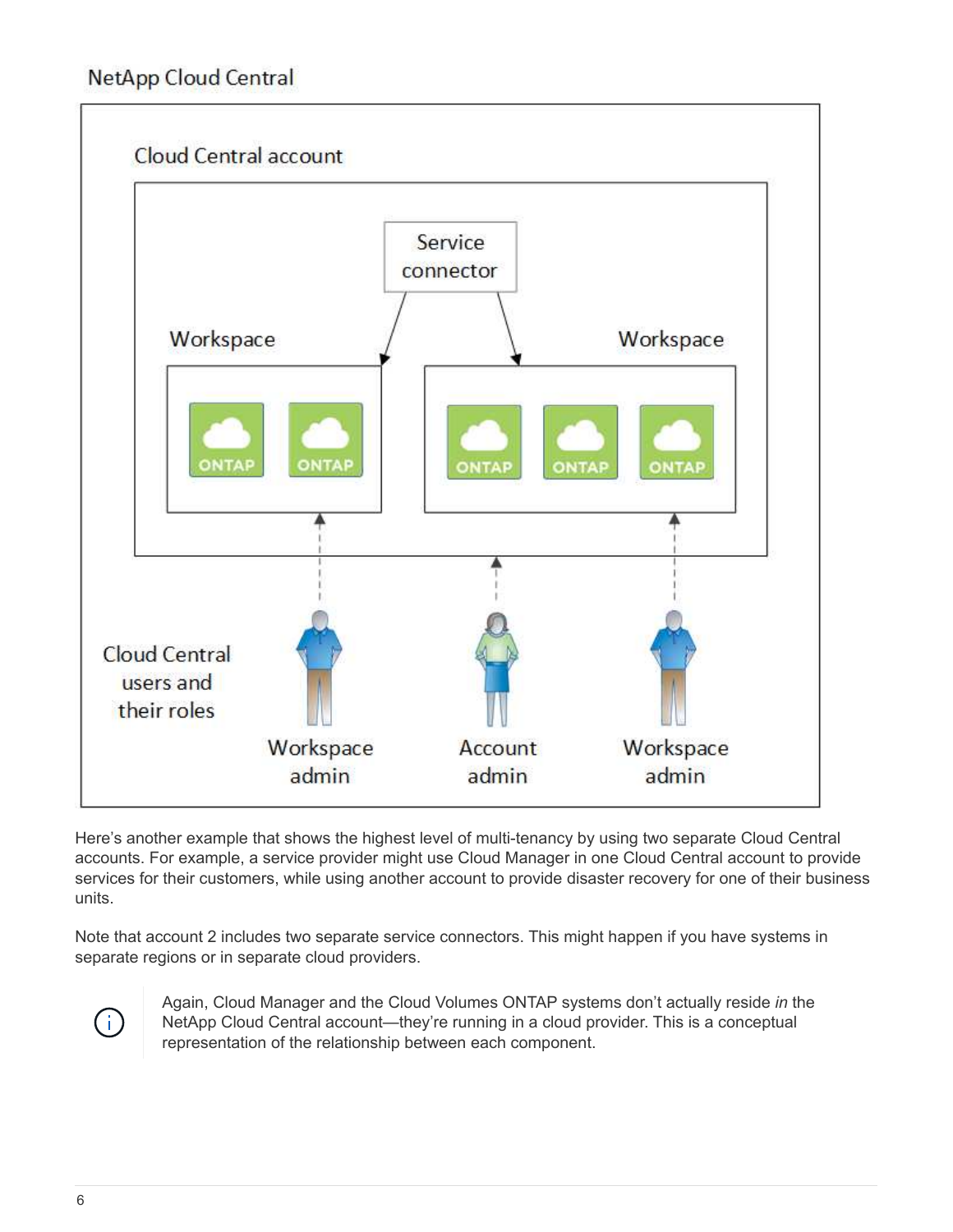### **FAQ for integration with Cloud Central accounts**

Some time after you upgrade to Cloud Manager 3.7, NetApp will choose specific Cloud Manager systems to integrate with Cloud Central accounts. This FAQ can answer questions that you might have about the process.

#### **How long does the process take?**

Just a few minutes.

#### **Will Cloud Manager be unavailable?**

No, you can still access your Cloud Manager system.

#### **What about Cloud Volumes ONTAP?**

There's no disruption to your Cloud Volumes ONTAP systems.

#### **What happens during this process?**

NetApp does the following during the integration process:

- 1. Creates a new Cloud Central account and associates it with your Cloud Manager system.
- 2. Assigns new roles to each existing user:
	- Cloud Manager Admins become Account Admins
	- Tenant Admins and Working Environment Admins become Workspace Admins
- 3. Creates workspaces that replace existing tenants.
- 4. Places your working environments in those workspaces.
- 5. Associates the service connector with all workspaces.

#### **Does it matter where I installed my Cloud Manager system?**

No. NetApp will integrate systems with Cloud Central accounts no matter where they reside, whether that's in AWS, Azure, or on your premises.

# <span id="page-8-0"></span>**Cloud provider accounts**

### **AWS accounts and permissions**

Cloud Manager enables you to choose the AWS account in which you want to deploy a Cloud Volumes ONTAP system. You can deploy all of your Cloud Volumes ONTAP systems in the initial AWS account, or you can set up additional accounts.

#### **The initial AWS account**

When you deploy Cloud Manager from NetApp Cloud Central, you need to use an AWS account that has permissions to launch the Cloud Manager instance. The required permissions are listed in the [NetApp Cloud](https://mysupport.netapp.com/cloudontap/iampolicies) [Central policy for AWS.](https://mysupport.netapp.com/cloudontap/iampolicies)

When Cloud Central launches the Cloud Manager instance in AWS, it creates an IAM role and an instance profile for the instance. It also attaches a policy that provides Cloud Manager with permissions to deploy and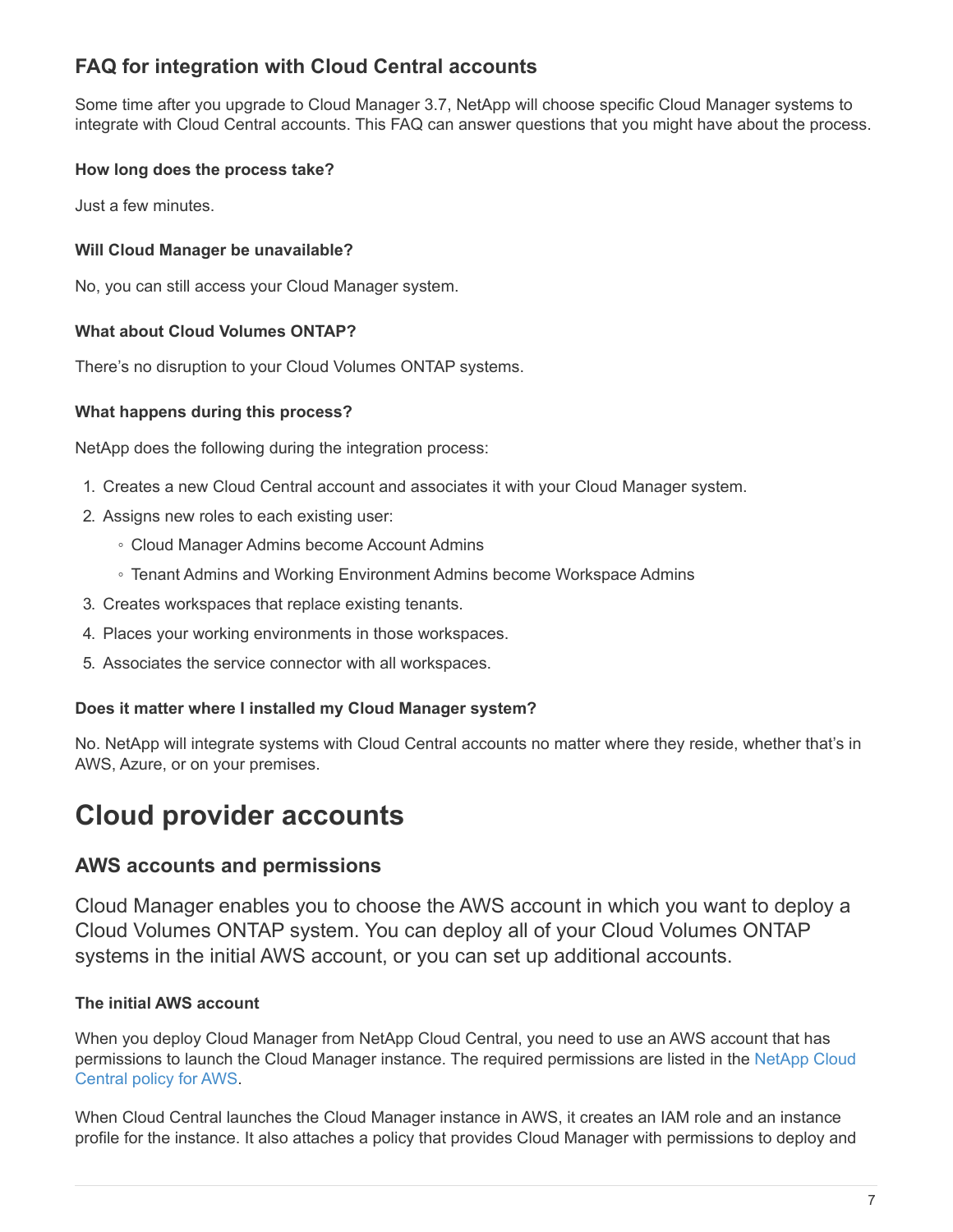manage Cloud Volumes ONTAP in that AWS account. [Review how Cloud Manager uses the permissions](https://docs.netapp.com/us-en/occm37/reference_permissions.html#what-cloud-manager-does-with-aws-permissions).



Cloud Manager selects this cloud provider account by default when you create a new working environment:

### Details & Credentials

This working environment will be created in Cloud Provider Account: Instance Profile | Account ID: | Switch Account

#### **Additional AWS accounts**

If you want to launch Cloud Volumes ONTAP in different AWS accounts, then you can either [provide AWS keys](https://docs.netapp.com/us-en/occm37/task_adding_aws_accounts.html) [for an IAM user or the ARN of a role in a trusted account](https://docs.netapp.com/us-en/occm37/task_adding_aws_accounts.html). The following image shows two additional accounts, one providing permissions through an IAM role in a trusted account and another through the AWS keys of an IAM user:



You would then [add the cloud provider accounts to Cloud Manager](https://docs.netapp.com/us-en/occm37/task_adding_aws_accounts.html#adding-aws-accounts-to-cloud-manager) by specifying the Amazon Resource Name (ARN) of the IAM role, or the AWS keys for the IAM user.

After you add another account, you can switch to it when creating a new working environment: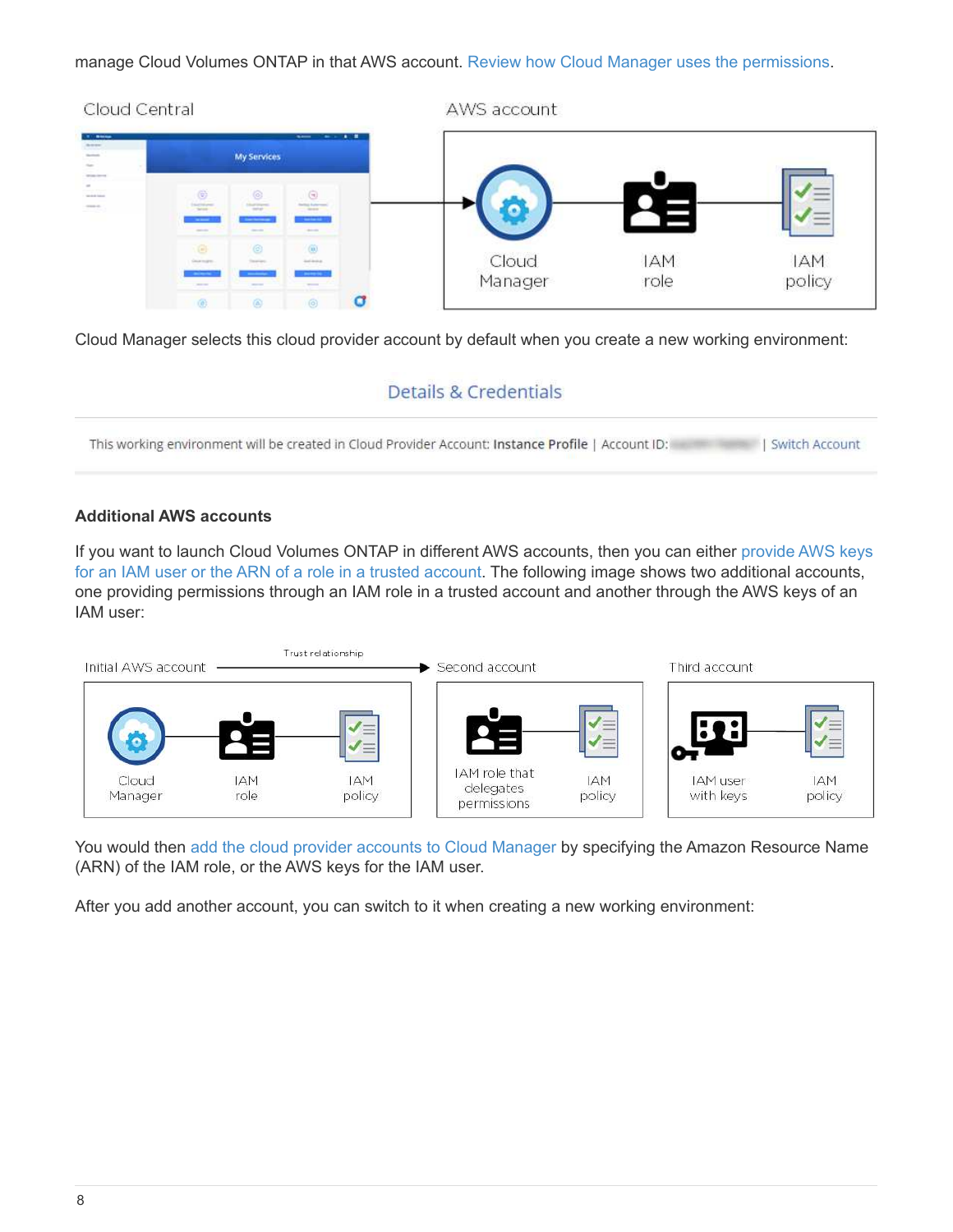

Cloud Provider Profile Name

| Instance Profile   Account ID:                                                         |  |
|----------------------------------------------------------------------------------------|--|
| To add a new AWS cloud provider account, go to the<br>Cloud Provider Account Settings. |  |
|                                                                                        |  |

### **What about Marketplace deployments and on-prem deployments?**

The sections above describe the recommended deployment method from NetApp Cloud Central. You can also deploy Cloud Manager in AWS from the [AWS Marketplace](https://docs.netapp.com/us-en/occm37/task_launching_aws_mktp.html) and you can [install Cloud Manager](https://docs.netapp.com/us-en/occm37/task_installing_linux.html) [on-premises](https://docs.netapp.com/us-en/occm37/task_installing_linux.html).

If you use the Marketplace, permissions are provided in the same way. You just need to manually create and set up the IAM role, and then provide permissions for any additional accounts.

For on-premises deployments, you can't set up an IAM role for the Cloud Manager system, but you can provide permissions just like you would for additional AWS accounts.

#### **Azure accounts and permissions**

Cloud Manager enables you to choose the Azure account in which you want to deploy a Cloud Volumes ONTAP system. You can deploy all of your Cloud Volumes ONTAP systems in the initial Azure account, or you can set up additional accounts.

#### **The initial Azure account**

When you deploy Cloud Manager from NetApp Cloud Central, you need to use an Azure account that has permissions to deploy the Cloud Manager virtual machine. The required permissions are listed in the [NetApp](https://mysupport.netapp.com/cloudontap/iampolicies) [Cloud Central policy for Azure](https://mysupport.netapp.com/cloudontap/iampolicies).

When Cloud Central deploys the Cloud Manager virtual machine in Azure, it enables a [system-assigned](https://docs.microsoft.com/en-us/azure/active-directory/managed-identities-azure-resources/overview) [managed identity](https://docs.microsoft.com/en-us/azure/active-directory/managed-identities-azure-resources/overview) on the Cloud Manager virtual machine, creates a custom role, and assigns it to the virtual machine. The role provides Cloud Manager with permissions to deploy and manage Cloud Volumes ONTAP in that Azure subscription. [Review how Cloud Manager uses the permissions.](https://docs.netapp.com/us-en/occm37/reference_permissions.html#what-cloud-manager-does-with-azure-permissions)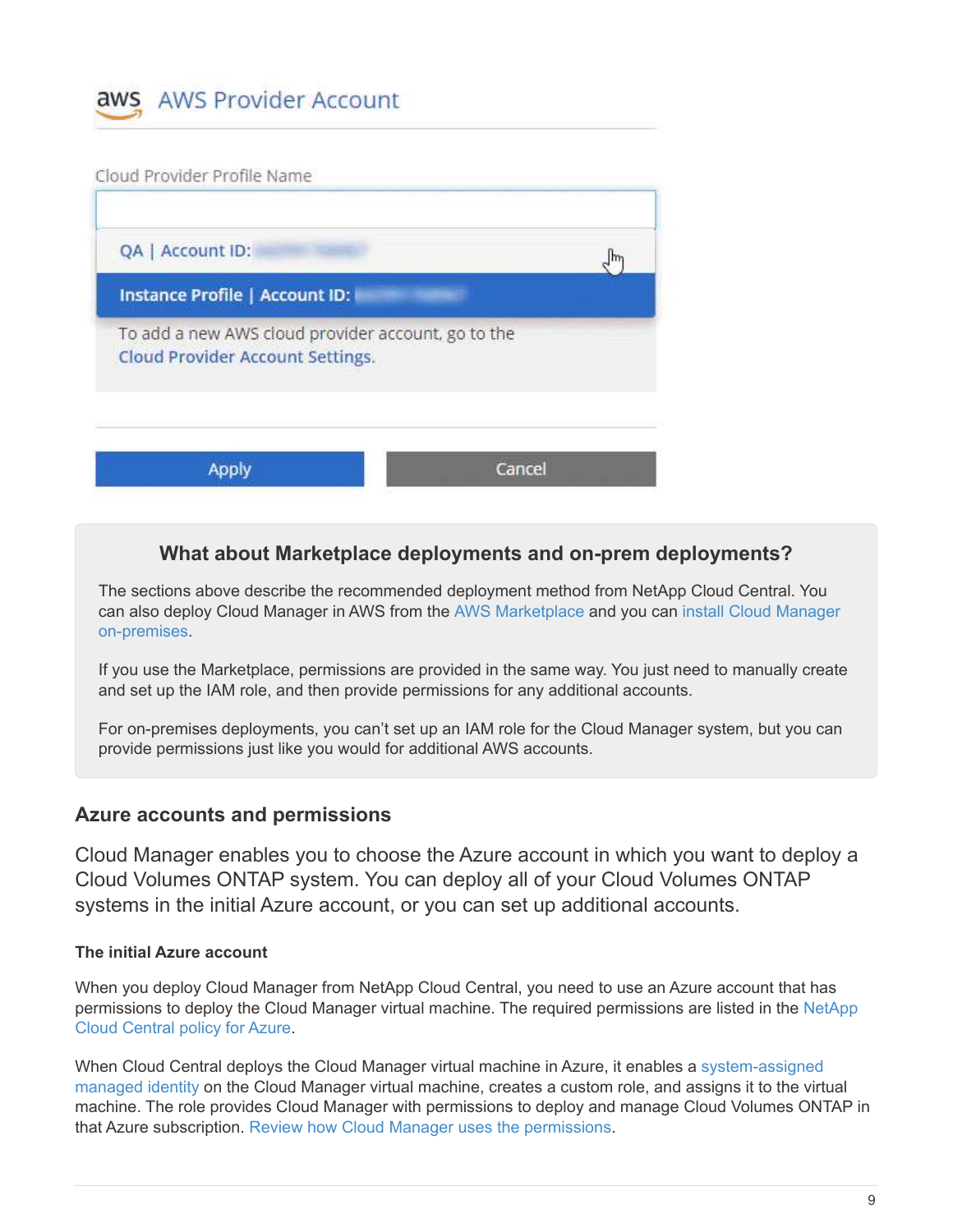#### Cloud Central Azure account **My Services** Custom role with. permissions Managed Cloud Service Manager Identity  $\circledA$  $\circledR$

Cloud Manager selects this cloud provider account by default when you create a new working environment:

### **Details & Credentials**

This working environment will be created in Cloud Provider Account: Managed Service Identity | Azure Subscription: OCCM QA1 | Switch Account

#### **Additional Azure subscriptions for the initial account**

The managed identity is associated with the subscription in which you launched Cloud Manager. If you want to select a different Azure subscription, then you need to [associate the managed identity with those subscriptions.](https://docs.netapp.com/us-en/occm37/task_adding_azure_accounts.html#associating-additional-azure-subscriptions-with-a-managed-identity)

#### **Additional Azure accounts**

If you want to deploy Cloud Volumes ONTAP in different Azure accounts, then you must grant the required permissions by [creating and setting up a service principal in Azure Active Directory](https://docs.netapp.com/us-en/occm37/task_adding_azure_accounts.html) for each Azure account. The following image shows two additional accounts, each set up with a service principal and custom role that provides permissions:

You would then [add the cloud provider accounts to Cloud Manager](https://docs.netapp.com/us-en/occm37/task_adding_azure_accounts.html#adding-azure-accounts-to-cloud-manager) by providing details about the AD service principal.

After you add another account, you can switch to it when creating a new working environment: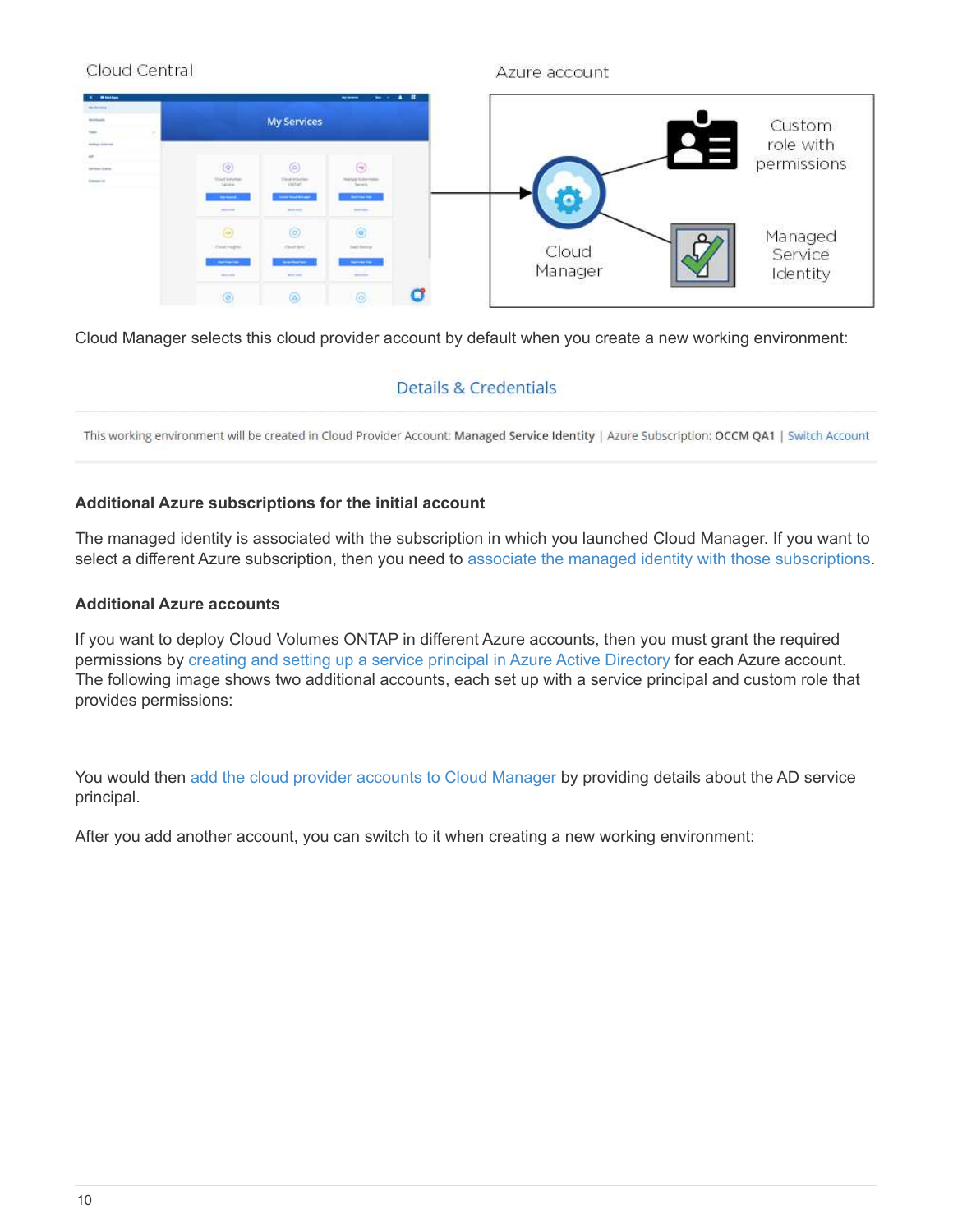



### **What about Marketplace deployments and on-prem deployments?**

The sections above describe the recommended deployment method from NetApp Cloud Central. You can also deploy Cloud Manager in Azure from the [Azure Marketplace](https://docs.netapp.com/us-en/occm37/task_launching_azure_mktp.html), and you can [install Cloud](https://docs.netapp.com/us-en/occm37/task_installing_linux.html) [Manager on-premises](https://docs.netapp.com/us-en/occm37/task_installing_linux.html).

If you use the Marketplace, permissions are provided in the same way. You just need to manually create and set up the managed identity for Cloud Manager, and then provide permissions for any additional accounts.

For on-premises deployments, you can't set up a managed identity for the Cloud Manager system, but you can provide permissions just like you would for additional accounts.

### **Google Cloud projects, permissions, and accounts**

A service account provides Cloud Manager with permissions to deploy and manage Cloud Volumes ONTAP systems in the same project as Cloud Manager, or in different projects. Google Cloud accounts that you add to Cloud Manager are used to enable data tiering.

#### **Project and permissions for Cloud Manager**

Before you can deploy Cloud Volumes ONTAP in Google Cloud, you must first deploy Cloud Manager in a Google Cloud project. Cloud Manager can't be running on your premises, or in a different cloud provider.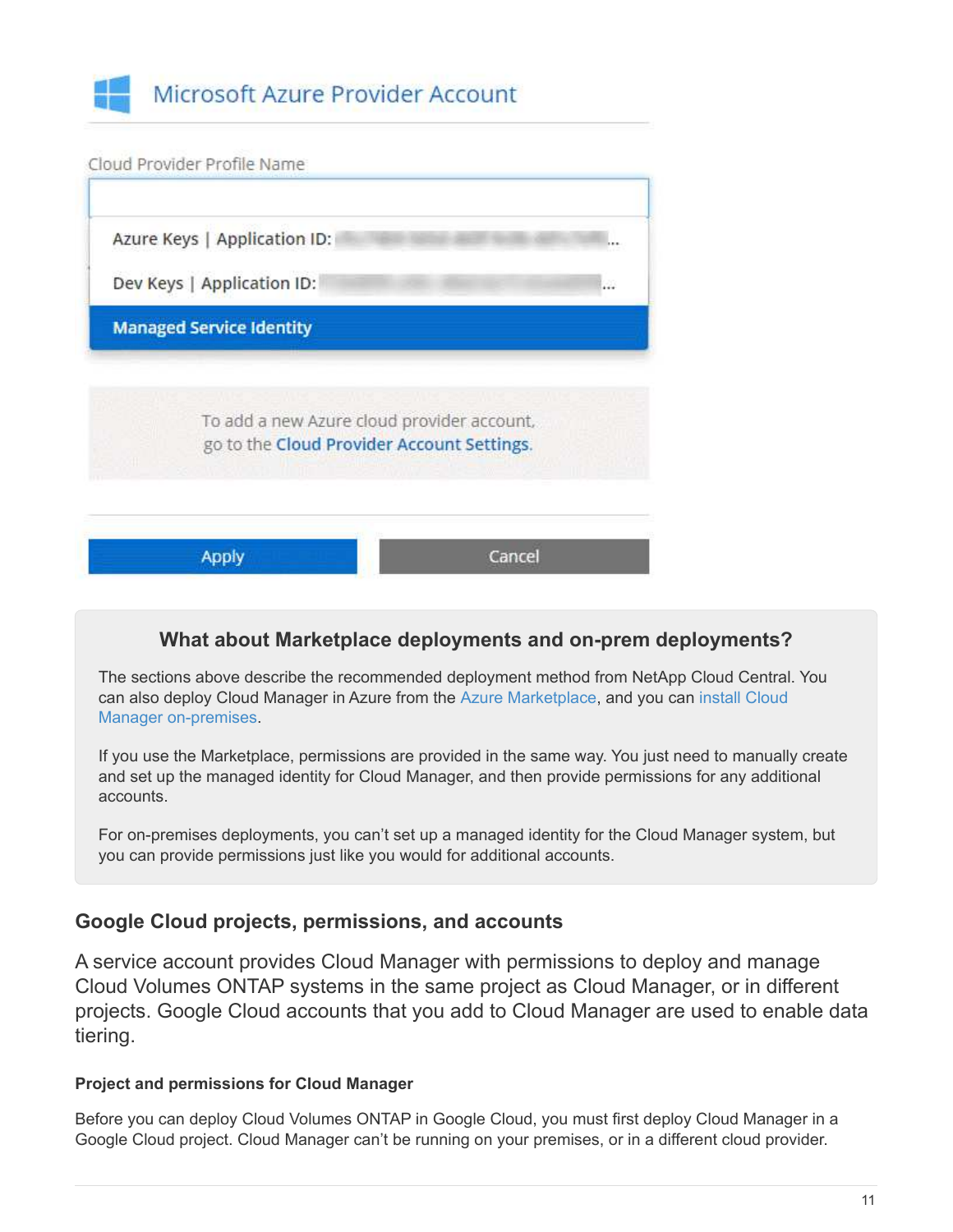Two sets of permissions must be in place before you deploy Cloud Manager from [NetApp Cloud Central](https://cloud.netapp.com):

- 1. You need to deploy Cloud Manager using a Google account that has permissions to launch the Cloud Manager VM instance from Cloud Central.
- 2. When deploying Cloud Manager, you are prompted to select a [service account](https://cloud.google.com/iam/docs/service-accounts) for the VM instance. Cloud Manager gets permissions from the service account to create and manage Cloud Volumes ONTAP systems on your behalf. Permissions are provided by attaching a custom role to the service account.

We have set up two YAML files that include the required permissions for the user and the service account. [Learn how to use the YAML files to set up permissions.](https://docs.netapp.com/us-en/occm37/task_getting_started_gcp.html)

The following image depicts the permission requirements described in numbers 1 and 2 above:



#### **Project for Cloud Volumes ONTAP**

Cloud Volumes ONTAP can reside in the same project as Cloud Manager, or in a different project. To deploy Cloud Volumes ONTAP in a different project, you need to first add the Cloud Manager service account and role to that project.

- [Learn how to set up the Cloud Manager service account \(see step 4\).](https://docs.netapp.com/us-en/occm37/task_getting_started_gcp.html#service-account)
- [Learn how to deploy Cloud Volumes ONTAP in GCP and select a project.](https://docs.netapp.com/us-en/occm37/task_deploying_gcp.html)

#### **Account for data tiering**

Adding a Google Cloud account to Cloud Manager is required to enable data tiering on a Cloud Volumes ONTAP system. Data tiering automatically tiers cold data to low-cost object storage, enabling you to reclaim space on your primary storage and shrink secondary storage.

When you add the account, you need to provide Cloud Manager with a storage access key for a service account that has Storage Admin permissions. Cloud Manager uses the access keys to set up and manage a Cloud Storage bucket for data tiering.

After you add a Google Cloud account, you can then enable data tiering on individual volumes when you create, modify, or replicate them.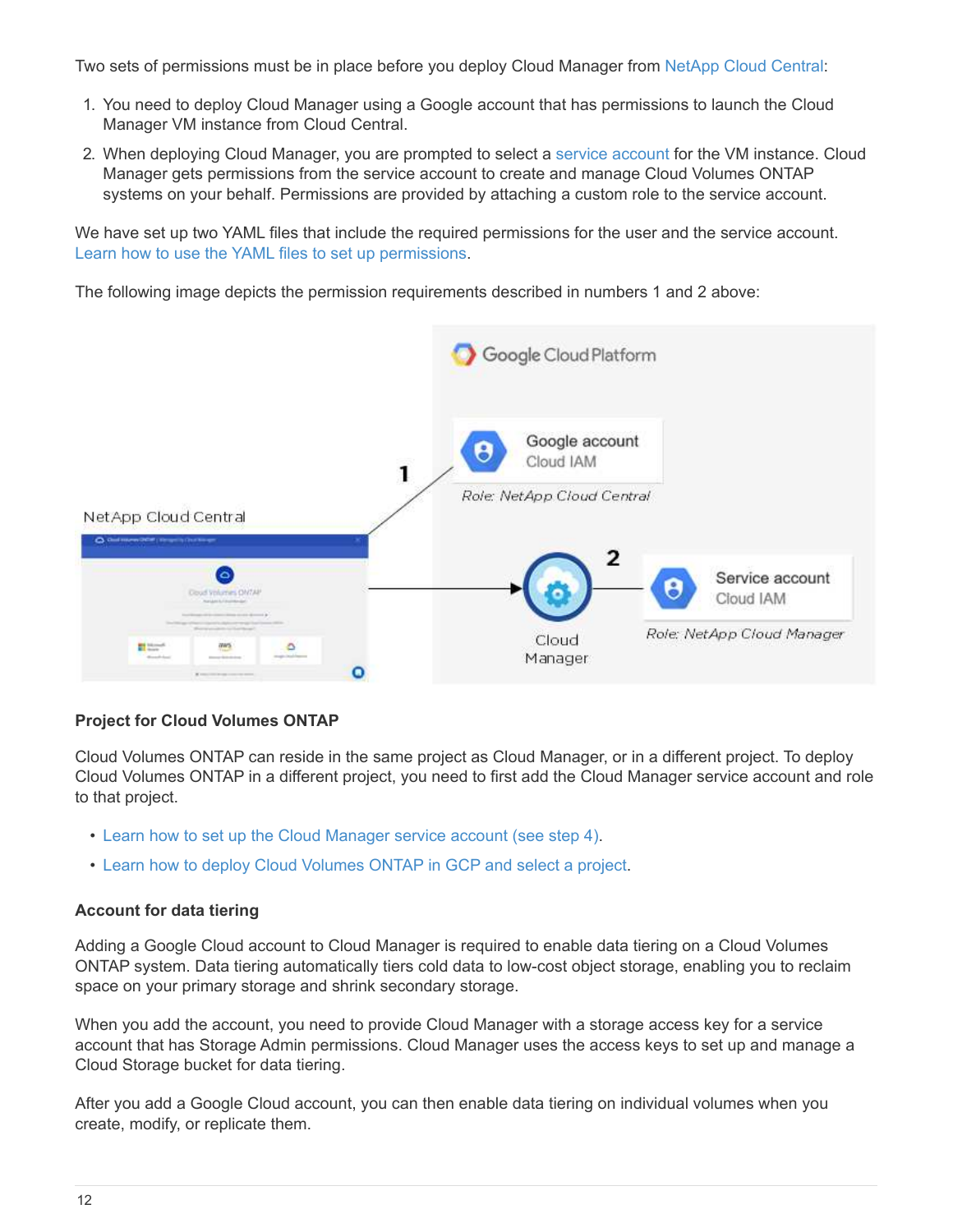- [Learn how to set up and add GCP accounts to Cloud Manager.](https://docs.netapp.com/us-en/occm37/task_adding_gcp_accounts.html)
- [Learn how to tier inactive data to low-cost object storage](https://docs.netapp.com/us-en/occm37/task_tiering.html).

# <span id="page-14-0"></span>**Storage**

### **Disks and aggregates**

Understanding how Cloud Volumes ONTAP uses cloud storage can help you understand your storage costs.

#### **Overview**

Cloud Volumes ONTAP uses cloud provider storage as disks and groups them into one or more aggregates. Aggregates provide storage to one or more volumes.



Several types of cloud disks are supported. You choose the disk type when you create a volume and the default disk size when you deploy Cloud Volumes ONTAP.



The total amount of storage purchased from a cloud provider is the *raw capacity*. The *usable capacity* is less because approximately 12 to 14 percent is overhead that is reserved for Cloud Volumes ONTAP use. For example, if Cloud Manager creates a 500 GB aggregate, the usable capacity is 442.94 GB.

#### **AWS storage**

In AWS, Cloud Volumes ONTAP uses EBS storage for user data and local NVMe storage as Flash Cache on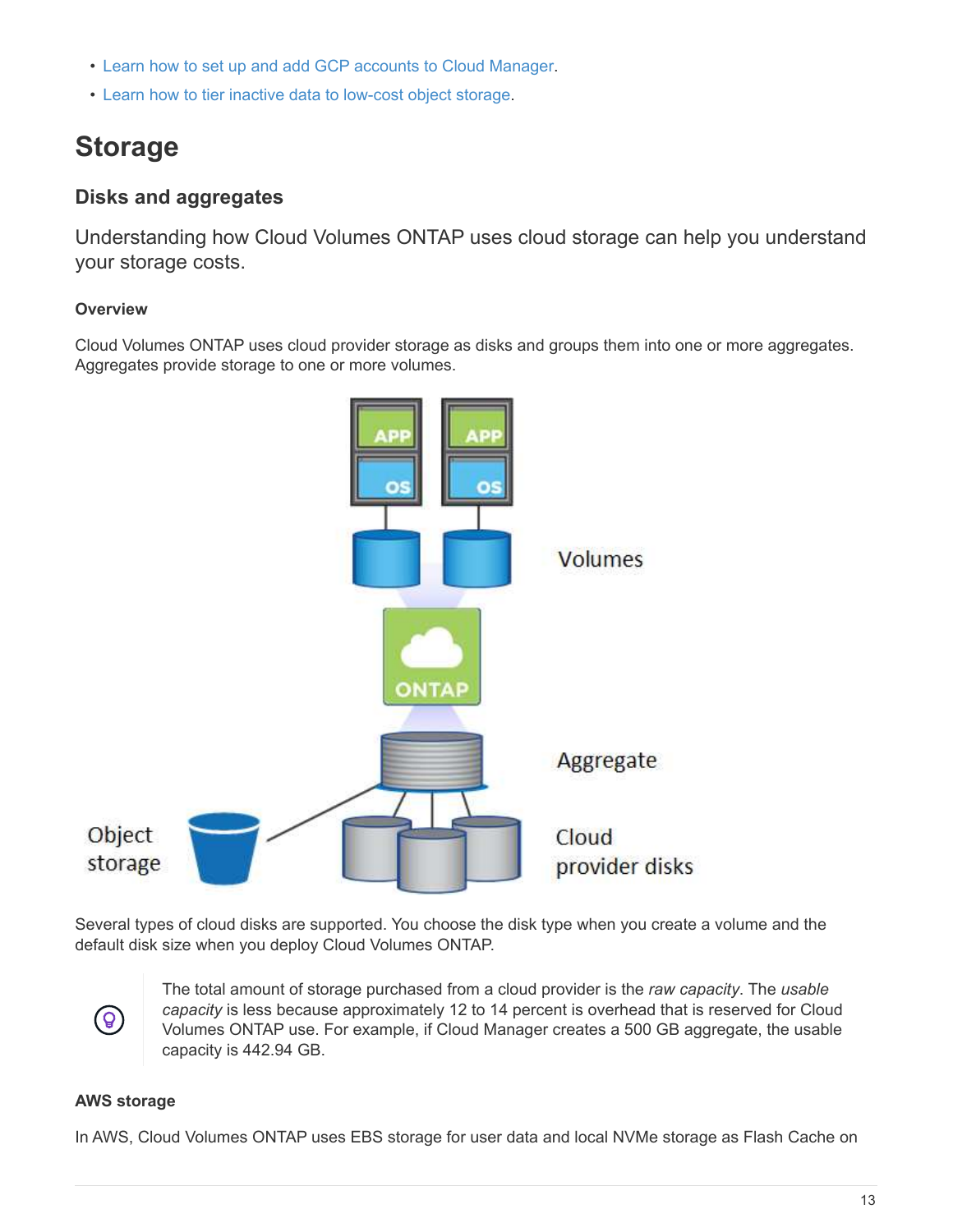some EC2 instance types.

#### **EBS storage**

In AWS, an aggregate can contain up to 6 disks that are all the same size. The maximum disk size is 16 TB.

The underlying EBS disk type can be either General Purpose SSD, Provisioned IOPS SSD, Throughput Optimized HDD, or Cold HDD. You can pair an EBS disk with Amazon S3 to [tier inactive data to low-cost](#page-16-0) [object storage](#page-16-0).

At a high level, the differences between EBS disk types are as follows:

- *General Purpose SSD* disks balance cost and performance for a broad range of workloads. Performance is defined in terms of IOPS.
- *Provisioned IOPS SSD* disks are for critical applications that require the highest performance at a higher cost.
- *Throughput Optimized HDD* disks are for frequently accessed workloads that require fast and consistent throughput at a lower price.
- *Cold HDD* disks are meant for backups, or infrequently accessed data, because the performance is very low. Like Throughput Optimized HDD disks, performance is defined in terms of throughput.



Cold HDD disks are not supported with HA configurations and with data tiering.

#### **Local NVMe storage**

Some EC2 instance types include local NVMe storage, which Cloud Volumes ONTAP uses as [Flash Cache.](https://docs.netapp.com/us-en/occm37/task_enabling_flash_cache.html)

#### **Related links**

- [AWS documentation: EBS Volume Types](http://docs.aws.amazon.com/AWSEC2/latest/UserGuide/EBSVolumeTypes.html)
- [Learn how to choose disk types and disk sizes for your systems in AWS](https://docs.netapp.com/us-en/occm37/task_planning_your_config.html#sizing-your-system-in-aws)
- [Review storage limits for Cloud Volumes ONTAP in AWS](https://docs.netapp.com/us-en/cloud-volumes-ontap/reference_limits_aws_97.html)
- [Review supported configurations for Cloud Volumes ONTAP in AWS](http://docs.netapp.com/us-en/cloud-volumes-ontap/reference_configs_aws_97.html)

#### **Azure storage**

In Azure, an aggregate can contain up to 12 disks that are all the same size. The disk type and maximum disk size depends on whether you use a single node system or an HA pair:

#### **Single node systems**

Single node systems can use three types of Azure Managed Disks:

- *Premium SSD Managed Disks* provide high performance for I/O-intensive workloads at a higher cost.
- *Standard SSD Managed Disks* provide consistent performance for workloads that require low IOPS.
- *Standard HDD Managed Disks* are a good choice if you don't need high IOPS and want to reduce your costs.

Each managed disk type has a maximum disk size of 32 TB.

You can pair a managed disk with Azure Blob storage to [tier inactive data to low-cost object storage](#page-16-0).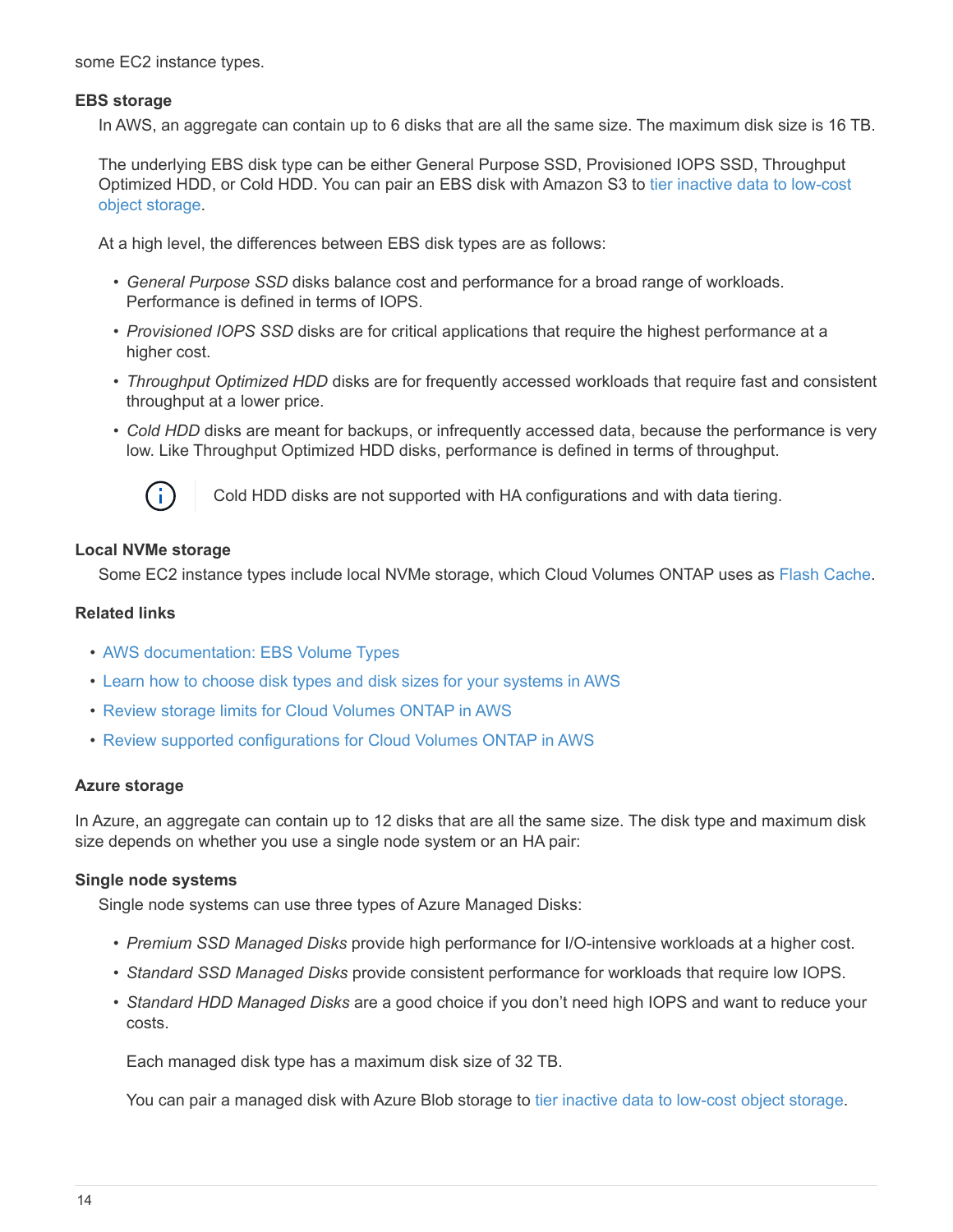#### **HA pairs**

HA pairs use Premium page blobs, which have a maximum disk size of 8 TB.

#### **Related links**

- [Microsoft Azure documentation: Introduction to Microsoft Azure Storage](https://azure.microsoft.com/documentation/articles/storage-introduction/)
- [Learn how to choose disk types and disk sizes for your systems in Azure](https://docs.netapp.com/us-en/occm37/task_planning_your_config.html#sizing-your-system-in-azure)
- [Review storage limits for Cloud Volumes ONTAP in Azure](https://docs.netapp.com/us-en/cloud-volumes-ontap/reference_limits_azure_97.html)

#### **GCP storage**

In GCP, an aggregate can contain up to 6 disks that are all the same size. The maximum disk size is 16 TB.

The disk type can be either *Zonal SSD persistent disks* or *Zonal standard persistent disks*. You can pair persistent disks with a Google Storage bucket to [tier inactive data to low-cost object storage.](#page-16-0)

#### **Related links**

- [Google Cloud Platform documentation: Storage Options](https://cloud.google.com/compute/docs/disks/)
- [Review storage limits for Cloud Volumes ONTAP in GCP](https://docs.netapp.com/us-en/cloud-volumes-ontap/reference_limits_gcp_97.html)

#### **RAID type**

The RAID type for each Cloud Volumes ONTAP aggregate is RAID0 (striping). No other RAID types are supported. Cloud Volumes ONTAP relies on the cloud provider for disk availability and durability.

### <span id="page-16-0"></span>**Data tiering overview**

Reduce your storage costs by enabling automated tiering of inactive data to low-cost object storage. Active data remains in high-performance SSDs or HDDs, while inactive data is tiered to low-cost object storage. This enables you to reclaim space on your primary storage and shrink secondary storage.



Cloud Volumes ONTAP supports data tiering in AWS, Azure, and Google Cloud Platform. Data tiering is powered by FabricPool technology.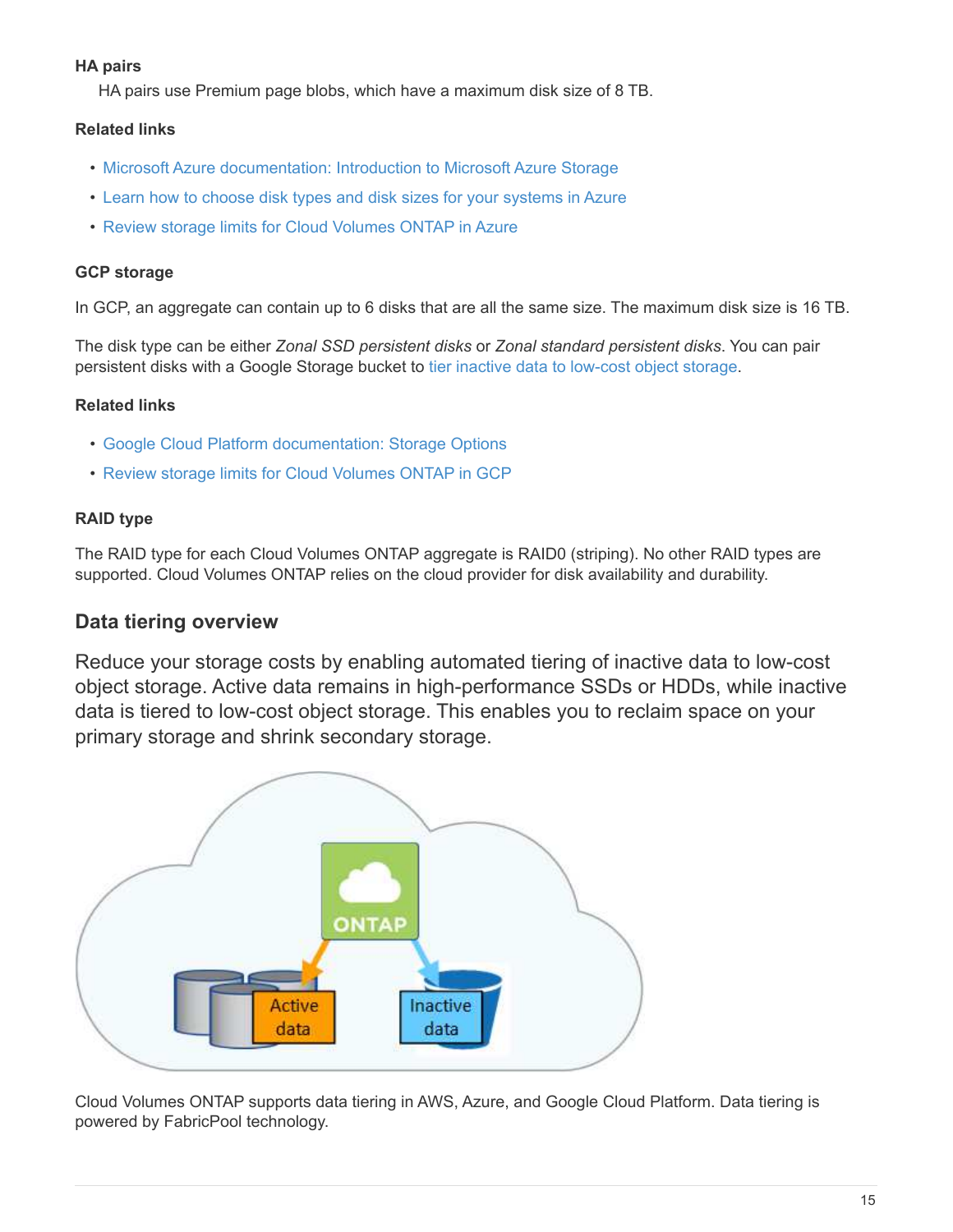

You do not need to install a feature license to enable data tiering (FabricPool).

#### **Data tiering in AWS**

When you enable data tiering in AWS, Cloud Volumes ONTAP uses EBS as a performance tier for hot data and AWS S3 as a capacity tier for inactive data. Changing a system's tiering level enables you to choose a different S3 storage class.

#### **Performance tier**

The performance tier can be General Purpose SSDs, Provisioned IOPS SSDs, or Throughput Optimized HDDs.

#### **Capacity tier**

A Cloud Volumes ONTAP system tiers inactive data to a single S3 bucket using the *Standard* storage class. Standard is ideal for frequently accessed data stored across multiple Availability Zones.



Cloud Manager creates a single S3 bucket for each working environment and names it fabric-pool-*cluster unique identifier*. A different S3 bucket is not created for each volume.

#### **Tiering levels**

If you don't plan to access the inactive data, you can reduce your storage costs by changing a system's tiering level to one of the following: *Intelligent Tiering*, *One-Zone Infrequent Access*, or *Standard-Infrequent Access*. When you change the tiering level, inactive data starts in the Standard storage class and moves to the storage class that you selected, if the data is not accessed after 30 days.

The access costs are higher if you do access the data, so take that into consideration before you change the tiering level. [Learn more about Amazon S3 storage classes.](https://aws.amazon.com/s3/storage-classes)

Changing the tiering level is possible after you create the system. For details, see [Tiering inactive data to](https://docs.netapp.com/us-en/occm37/task_tiering.html) [low-cost object storage.](https://docs.netapp.com/us-en/occm37/task_tiering.html)

The tiering level is system wide—it is not per volume.

#### **Data tiering in Azure**

When you enable data tiering in Azure, Cloud Volumes ONTAP uses Azure managed disks as a performance tier for hot data and Azure Blob storage as a capacity tier for inactive data. Changing a system's tiering level enables you to choose a different Azure storage tier.

#### **Performance tier**

The performance tier can be either SSDs or HDDs.

#### **Capacity tier**

A Cloud Volumes ONTAP system tiers inactive data to a single Blob container using the Azure *hot* storage tier. The hot tier is ideal for frequently accessed data.



Cloud Manager creates a new storage account with a single container for each Cloud Volumes ONTAP working environment. The name of the storage account is random. A different container is not created for each volume.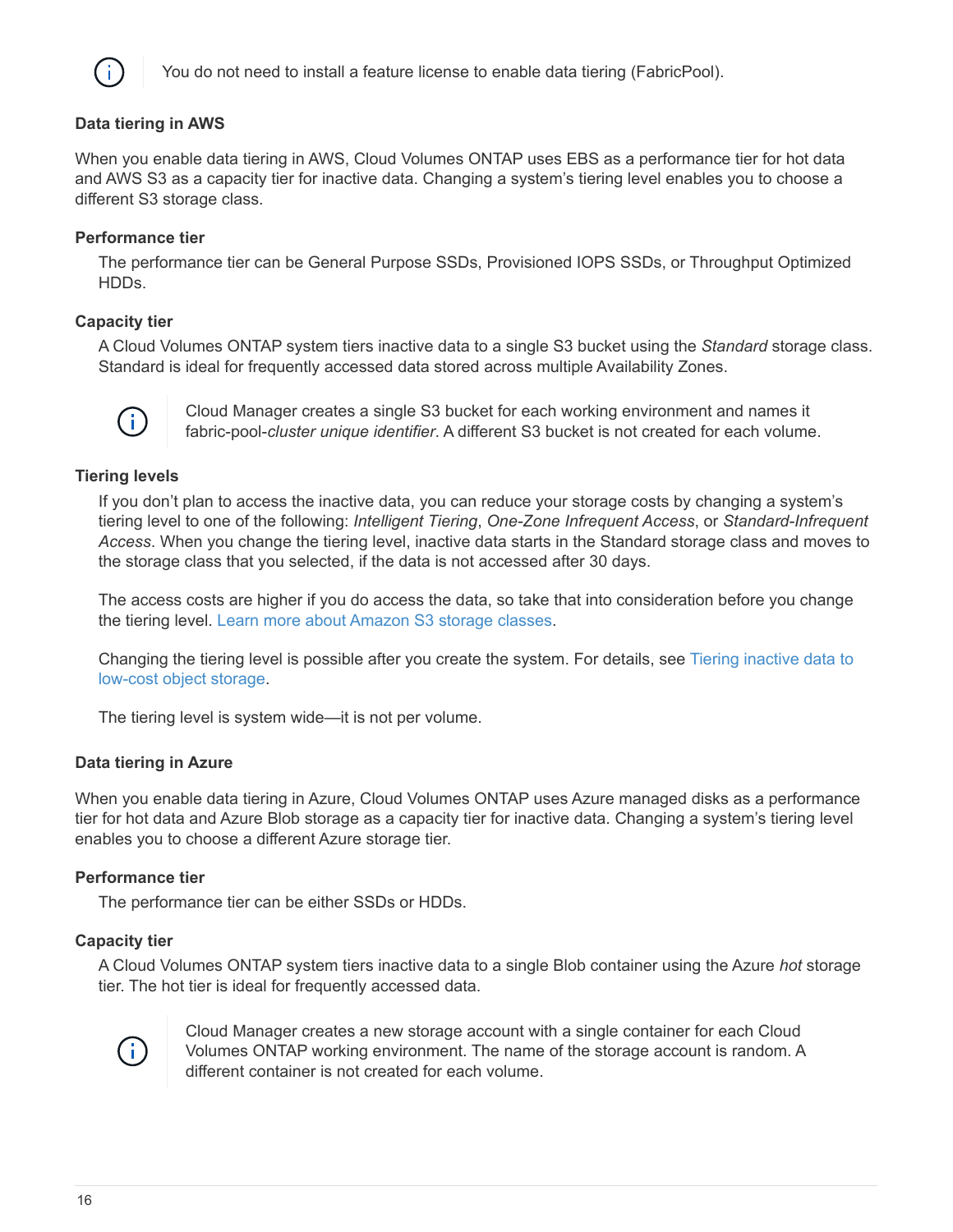#### **Tiering levels**

If you don't plan to access the inactive data, you can reduce your storage costs by changing a system's tiering level to the Azure *cool* storage tier. When you change the tiering level, inactive data starts in the hot storage tier and moves to the cool storage tier, if the data is not accessed after 30 days.

The access costs are higher if you do access the data, so take that into consideration before you change the tiering level. [Learn more about Azure Blob storage access tiers](https://docs.microsoft.com/en-us/azure/storage/blobs/storage-blob-storage-tiers).

Changing the tiering level is possible after you create the system. For details, see [Tiering inactive data to](https://docs.netapp.com/us-en/occm37/task_tiering.html) [low-cost object storage.](https://docs.netapp.com/us-en/occm37/task_tiering.html)

The tiering level is system wide—it is not per volume.

#### **Data tiering in GCP**

When you enable data tiering in GCP, Cloud Volumes ONTAP uses persistent disks as a performance tier for hot data and a Google Cloud Storage bucket as a capacity tier for inactive data.

#### **Performance tier**

The performance tier can be either SSDs or HDDs (standard disks).

#### **Capacity tier**

A Cloud Volumes ONTAP system tiers inactive data to a single Google Cloud Storage bucket using the *Regional* storage class.



Cloud Manager creates a single bucket for each working environment and names it fabricpool-*cluster unique identifier*. A different bucket is not created for each volume.

#### **Tiering levels**

No other GCP storage classes are supported at this time.

#### **Data tiering and capacity limits**

If you enable data tiering, a system's capacity limit stays the same. The limit is spread across the performance tier and the capacity tier.

#### **Volume tiering policies**

To enable data tiering, you must select a volume tiering policy when you create, modify, or replicate a volume. You can select a different policy for each volume.

Some tiering policies have an associated minimum cooling period, which sets the time that user data in a volume must remain inactive for the data to be considered "cold" and moved to the capacity tier.

Cloud Manager enables you to choose from the following volume tiering policies when you create or modify a volume:

#### **Snapshot Only**

After an aggregate has reached 50% capacity, Cloud Volumes ONTAP tiers cold user data of Snapshot copies that are not associated with the active file system to the capacity tier. The cooling period is approximately 2 days.

If read, cold data blocks on the capacity tier become hot and are moved to the performance tier.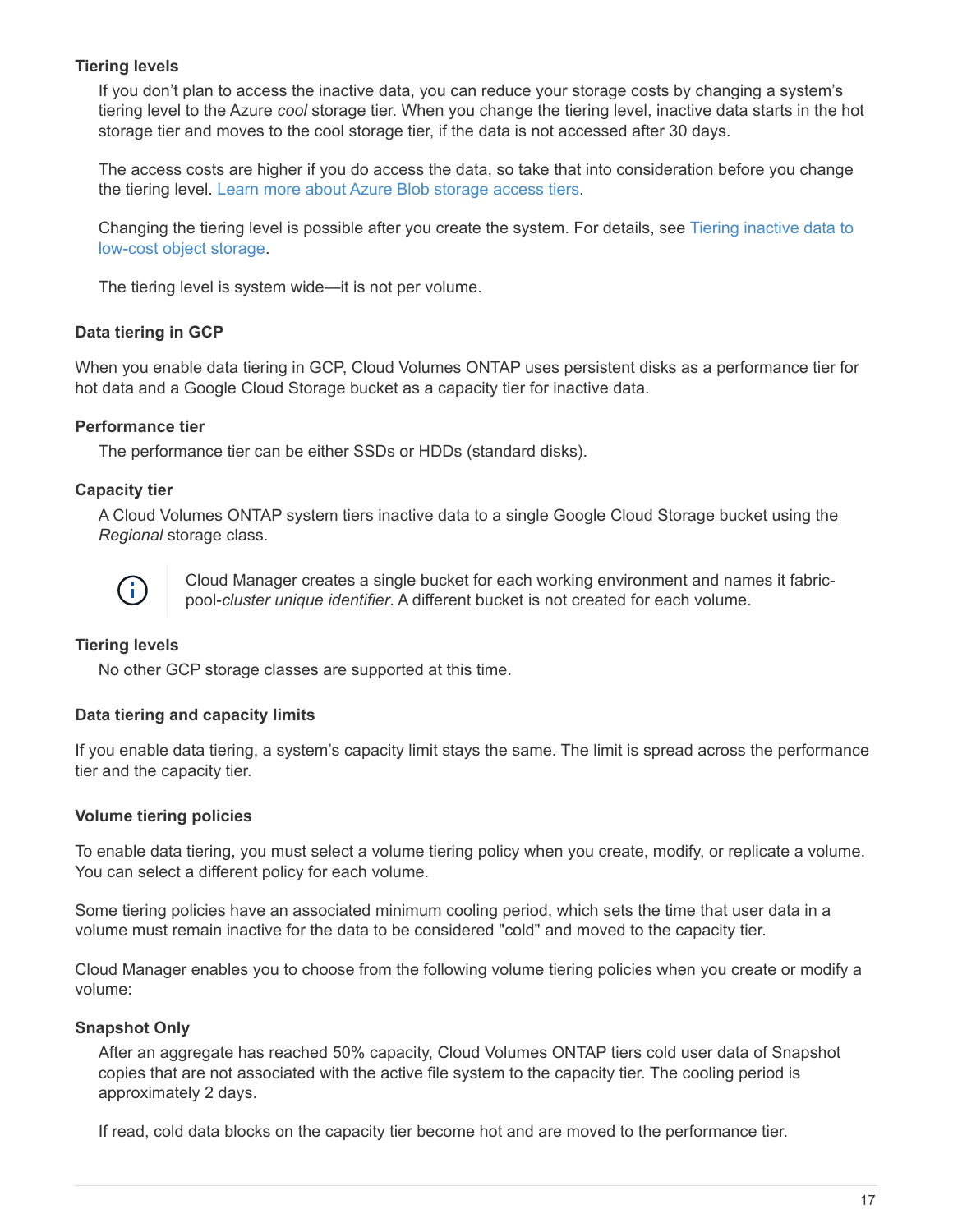#### **Auto**

After an aggregate has reached 50% capacity, Cloud Volumes ONTAP tiers cold data blocks in a volume to a capacity tier. The cold data includes not just Snapshot copies but also cold user data from the active file system. The cooling period is approximately 31 days.

This policy is supported starting with Cloud Volumes ONTAP 9.4.

If read by random reads, the cold data blocks in the capacity tier become hot and move to the performance tier. If read by sequential reads, such as those associated with index and antivirus scans, the cold data blocks stay cold and do not move to the performance tier.

#### **None**

Keeps data of a volume in the performance tier, preventing it from being moved to the capacity tier.

When you replicate a volume, you can choose whether to tier the data to object storage. If you do, Cloud Manager applies the **Backup** policy to the data protection volume. Starting with Cloud Volumes ONTAP 9.6, the **All** tiering policy replaces the backup policy.

#### **Turning off Cloud Volumes ONTAP impacts the cooling period**

Data blocks are cooled by cooling scans. During this process, blocks that haven't been used have their block temperature moved (cooled) to the next lower value. The default cooling time depends on the volume tiering policy:

- Auto: 31 days
- Snapshot Only: 2 days

Cloud Volumes ONTAP must be running for the cooling scan to work. If Cloud Volumes ONTAP is turned off, cooling will stop, as well. As a result, you might experience longer cooling times.

#### **Setting up data tiering**

For instructions and a list of supported configurations, see [Tiering inactive data to low-cost object storage](https://docs.netapp.com/us-en/occm37/task_tiering.html).

### **Storage management**

Cloud Manager provides simplified and advanced management of Cloud Volumes ONTAP storage.



All disks and aggregates must be created and deleted directly from Cloud Manager. You should not perform these actions from another management tool. Doing so can impact system stability, hamper the ability to add disks in the future, and potentially generate redundant cloud provider fees.

#### **Storage provisioning**

Cloud Manager makes storage provisioning for Cloud Volumes ONTAP easy by purchasing disks and managing aggregates for you. You simply need to create volumes. You can use an advanced allocation option to provision aggregates yourself, if desired.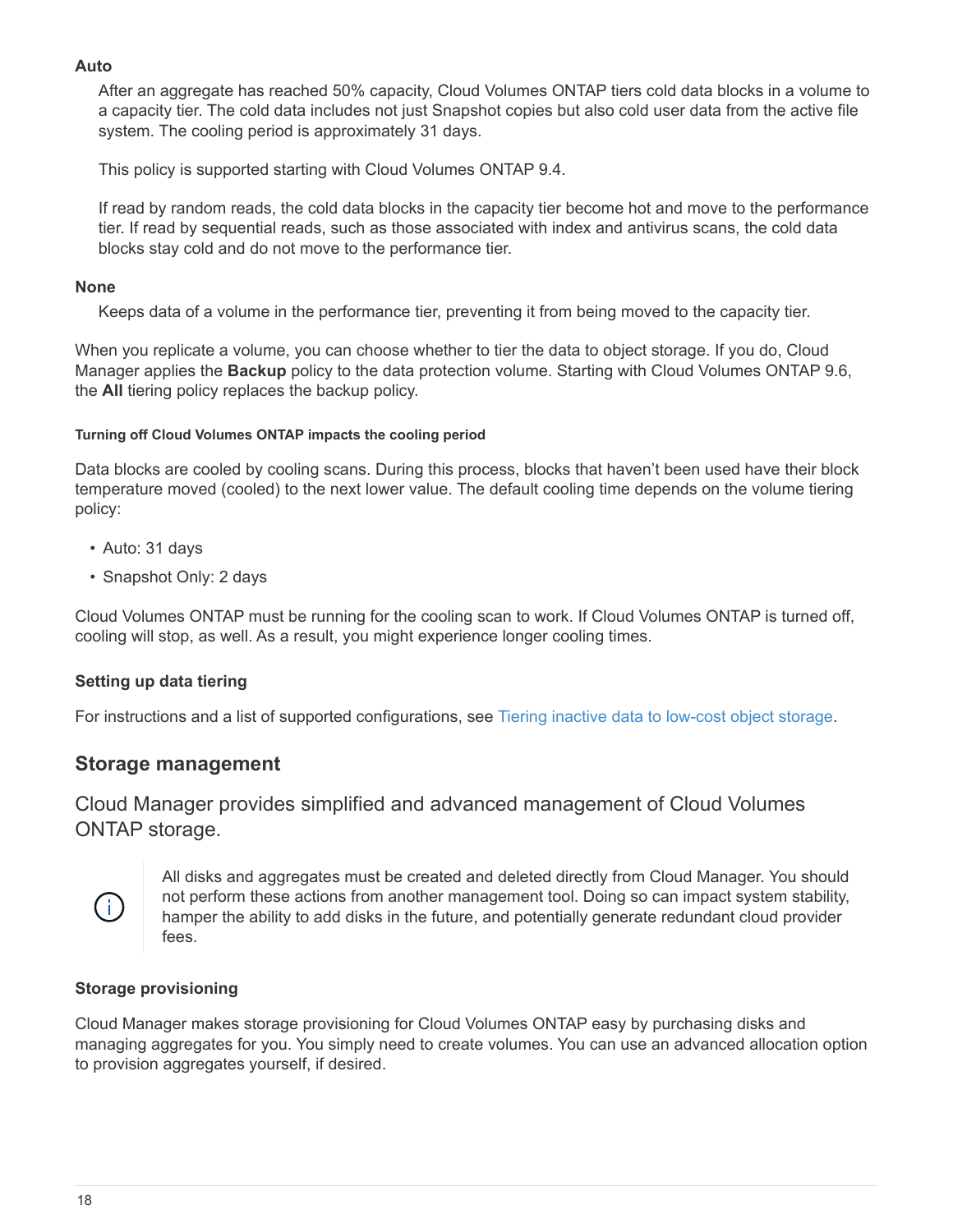#### **Simplified provisioning**

Aggregates provide cloud storage to volumes. Cloud Manager creates aggregates for you when you launch an instance, and when you provision additional volumes.

When you create a volume, Cloud Manager does one of three things:

- It places the volume on an existing aggregate that has sufficient free space.
- It places the volume on an existing aggregate by purchasing more disks for that aggregate.
- It purchases disks for a new aggregate and places the volume on that aggregate.

Cloud Manager determines where to place a new volume by looking at several factors: an aggregate's maximum size, whether thin provisioning is enabled, and free space thresholds for aggregates.



The Account Admin can modify free space thresholds from the **Settings** page.

#### **Disk size selection for aggregates in AWS**

When Cloud Manager creates new aggregates for Cloud Volumes ONTAP in AWS, it gradually increases the disk size in an aggregate, as the number of aggregates in the system increases. Cloud Manager does this to ensure that you can utilize the system's maximum capacity before it reaches the maximum number of data disks allowed by AWS.

For example, Cloud Manager might choose the following disk sizes for aggregates in a Cloud Volumes ONTAP Premium or BYOL system:

| Aggregate number   Disk size |        | <b>Max aggregate</b><br>capacity |
|------------------------------|--------|----------------------------------|
|                              | 500 MB | 3 TB                             |
|                              | 1 TB   | 6 TB                             |
|                              | $2$ TB | 12 TB                            |

You can choose the disk size yourself by using the advanced allocation option.

#### **Advanced allocation**

Rather than let Cloud Manager manage aggregates for you, you can do it yourself. [From the](https://docs.netapp.com/us-en/occm37/task_provisioning_storage.html#creating-aggregates) **[Advanced](https://docs.netapp.com/us-en/occm37/task_provisioning_storage.html#creating-aggregates) [allocation](https://docs.netapp.com/us-en/occm37/task_provisioning_storage.html#creating-aggregates)** [page](https://docs.netapp.com/us-en/occm37/task_provisioning_storage.html#creating-aggregates), you can create new aggregates that include a specific number of disks, add disks to an existing aggregate, and create volumes in specific aggregates.

#### **Capacity management**

The Account Admin can choose whether Cloud Manager notifies you of storage capacity decisions or whether Cloud Manager automatically manages capacity requirements for you. It might help for you to understand how these modes work.

#### **Automatic capacity management**

The Capacity Management Mode is set to automatic by default. In this mode, Cloud Manager automatically purchases new disks for Cloud Volumes ONTAP instances when more capacity is needed, deletes unused collections of disks (aggregates), moves volumes between aggregates when needed, and attempts to unfail disks.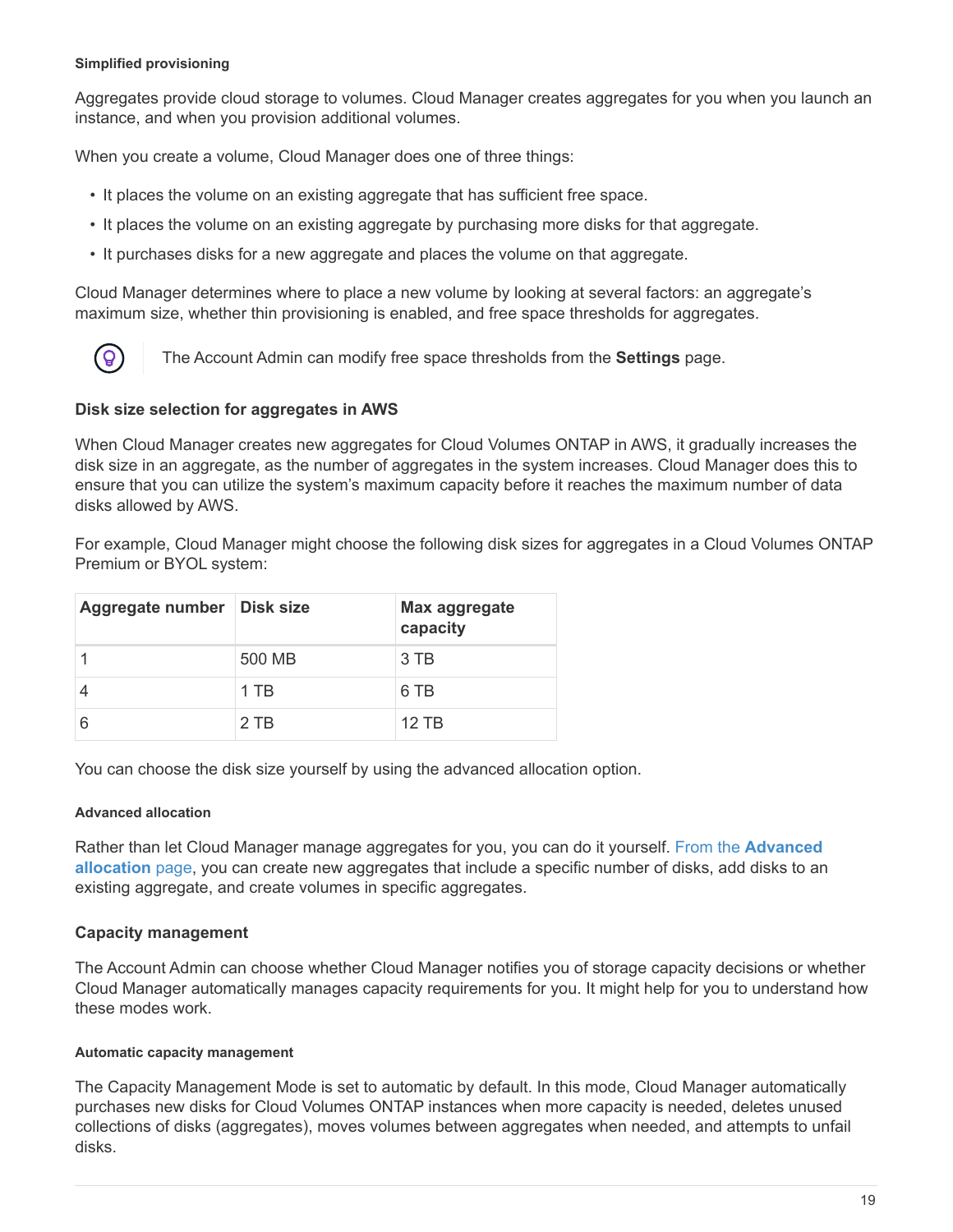The following examples illustrate how this mode works:

- If an aggregate with 5 or fewer EBS disks reaches the capacity threshold, Cloud Manager automatically purchases new disks for that aggregate so volumes can continue to grow.
- If an aggregate with 12 Azure disks reaches the capacity threshold, Cloud Manager automatically moves a volume from that aggregate to an aggregate with available capacity or to a new aggregate.

If Cloud Manager creates a new aggregate for the volume, it chooses a disk size that accommodates the size of that volume.

Note that free space is now available on the original aggregate. Existing volumes or new volumes can use that space. The space cannot be returned to AWS or Azure in this scenario.

• If an aggregate contains no volumes for more than 12 hours, Cloud Manager deletes it.

#### **Management of inodes with automatic capacity management**

Cloud Manager monitors inode usage on a volume. When 85% of the inodes are used, Cloud Manager increases the size of the volume to increase the number of available inodes. The number of files a volume can contain is determined by how many inodes it has.

#### **Manual capacity management**

If the Account Admin set the Capacity Management Mode to manual, Cloud Manager displays Action Required messages when capacity decisions must be made. The same examples described in the automatic mode apply to the manual mode, but it is up to you to accept the actions.

#### **WORM storage**

You can activate write once, read many (WORM) storage on a Cloud Volumes ONTAP system to retain files in unmodified form for a specified retention period. WORM storage is powered by SnapLock technology in Enterprise mode, which means WORM files are protected at the file level.

Once a file has been committed to WORM storage, it cannot be modified, even after the retention period has expired. A tamper-proof clock determines when the retention period for a WORM file has elapsed.

After the retention period has elapsed, you are responsible for deleting any files that you no longer need.

#### **Activating WORM storage**

You can activate WORM storage on a Cloud Volumes ONTAP system when you create a new working environment. This includes specifying an activation code and setting the default retention period for files. You can obtain an activation code by using the chat icon in the lower right of the Cloud Manager interface.



You cannot activate WORM storage on individual volumes—WORM must be activated at the system level.

The following image shows how to activate WORM storage when creating a working environment: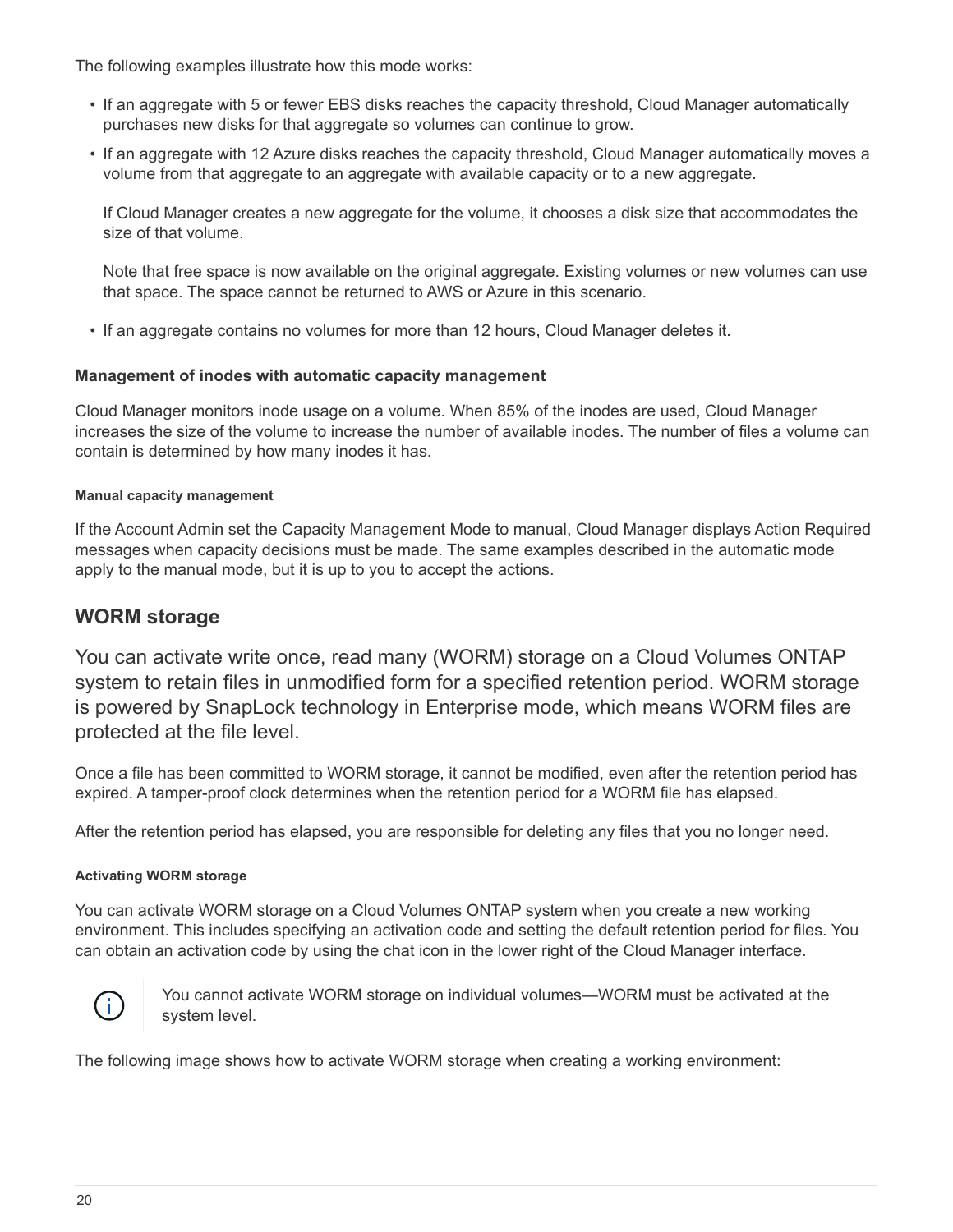### WORM | Preview

You can use write once, read many (WORM) storage to retain critical files in unmodified form for regulatory and governance purposes and to protect from malware attacks. WORM files are protected at the file level. Learn More

◯ Disable WORM Activate WORM

Notice: If you enable WORM storage, you cannot enable data tiering to object storage.

| <b>WORM Activation Code</b> |    |       |  |
|-----------------------------|----|-------|--|
| Worm-1111122222aaaaa        |    |       |  |
|                             |    |       |  |
| <b>Retention Period</b>     | 15 | years |  |

#### **Committing files to WORM**

You can use an application to commit files to WORM over NFS or CIFS, or use the ONTAP CLI to autocommit files to WORM automatically. You can also use a WORM appendable file to retain data that is written incrementally, like log information.

After you activate WORM storage on a Cloud Volumes ONTAP system, you must use the ONTAP CLI for all management of WORM storage. For instructions, refer to [ONTAP documentation.](http://docs.netapp.com/ontap-9/topic/com.netapp.doc.pow-arch-con/home.html)



Cloud Volumes ONTAP support for WORM storage is equivalent to SnapLock Enterprise mode.

#### **Limitations**

- If you delete or move a disk directly from AWS or Azure, then a volume can be deleted before its expiry date.
- When WORM storage is activated, data tiering to object storage cannot be enabled.

## <span id="page-22-0"></span>**High-availability pairs**

### **High-availability pairs in AWS**

A Cloud Volumes ONTAP high availability (HA) configuration provides nondisruptive operations and fault tolerance. In AWS, data is synchronously mirrored between the two nodes.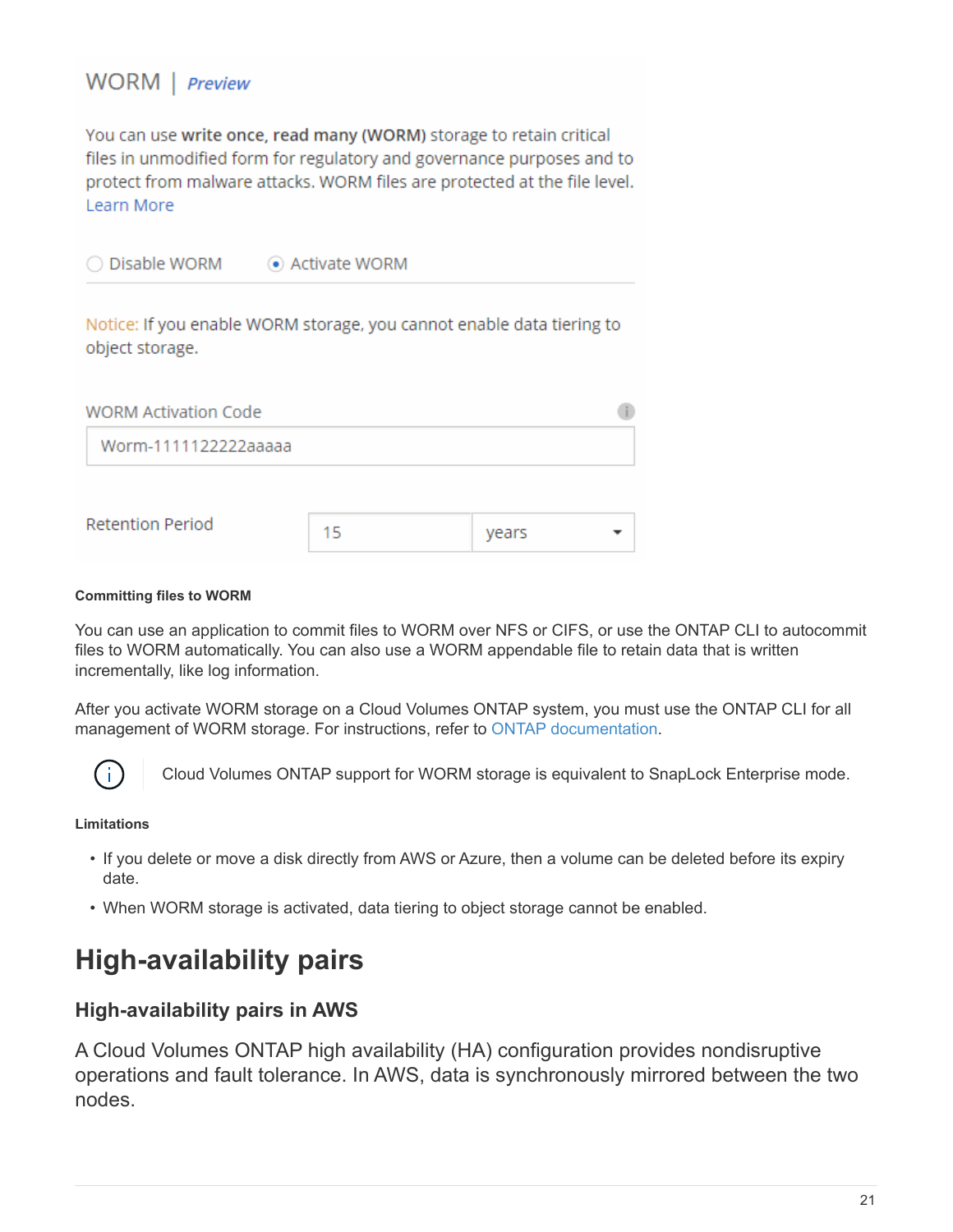#### **Overview**

In AWS, Cloud Volumes ONTAP HA configurations include the following components:

- Two Cloud Volumes ONTAP nodes whose data is synchronously mirrored between each other.
- A mediator instance that provides a communication channel between the nodes to assist in storage takeover and giveback processes.



The mediator instance runs the Linux operating system on a t2.micro instance and uses one EBS magnetic disk that is approximately 8 GB.

#### **Storage takeover and giveback**

If a node goes down, the other node can serve data for its partner to provide continued data service. Clients can access the same data from the partner node because the data was synchronously mirrored to the partner.

After the node reboots, the partner must resync data before it can return the storage. The time that it takes to resync data depends on how much data was changed while the node was down.

#### **RPO and RTO**

An HA configuration maintains high availability of your data as follows:

- The recovery point objective (RPO) is 0 seconds. Your data is transactionally consistent with no data loss.
- The recovery time objective (RTO) is 60 seconds. In the event of an outage, data should be available in 60 seconds or less.

#### **HA deployment models**

You can ensure the high availability of your data by deploying an HA configuration across multiple Availability Zones (AZs) or in a single AZ. You should review more details about each configuration to choose which best fits your needs.

#### **Cloud Volumes ONTAP HA in multiple Availability Zones**

Deploying an HA configuration in multiple Availability Zones (AZs) ensures high availability of your data if a failure occurs with an AZ or an instance that runs a Cloud Volumes ONTAP node. You should understand how NAS IP addresses impact data access and storage failover.

#### **NFS and CIFS data access**

When an HA configuration is spread across multiple Availability Zones, *floating IP addresses* enable NAS client access. The floating IP addresses, which must be outside of the CIDR blocks for all VPCs in the region, can migrate between nodes when failures occur. They aren't natively accessible to clients that are outside of the VPC, unless you [set up an AWS transit gateway](https://docs.netapp.com/us-en/occm37/task_setting_up_transit_gateway.html).

If you can't set up a transit gateway, private IP addresses are available for NAS clients that are outside the VPC. However, these IP addresses are static—they can't failover between nodes.

You should review requirements for floating IP addresses and route tables before you deploy an HA configuration across multiple Availability Zones. You must specify the floating IP addresses when you deploy the configuration. The private IP addresses are automatically created by Cloud Manager.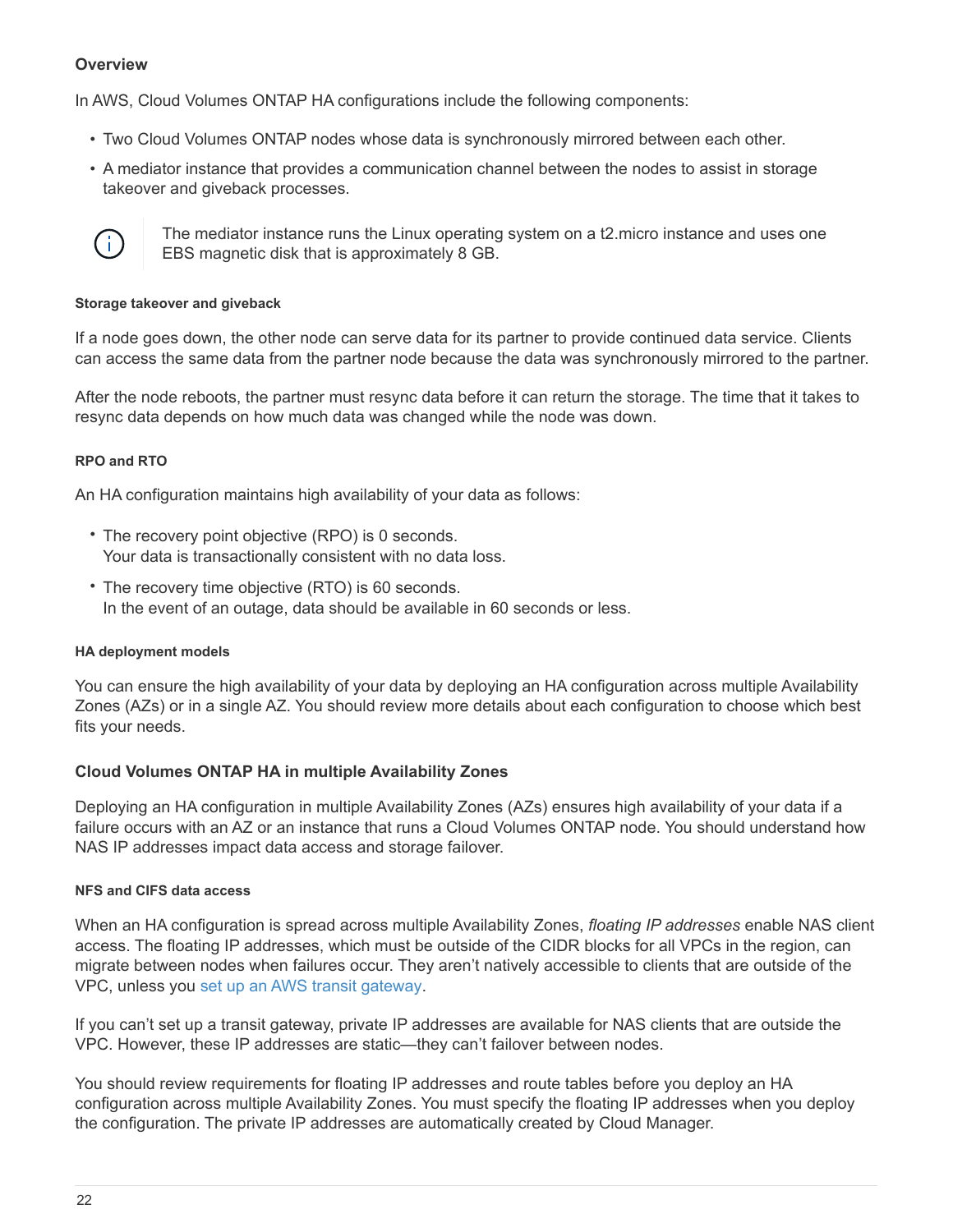For details, see [AWS networking requirements for Cloud Volumes ONTAP HA in multiple AZs.](https://docs.netapp.com/us-en/occm37/reference_networking_aws.html#aws-networking-requirements-for-cloud-volumes-ontap-ha-in-multiple-azs)

#### **iSCSI data access**

Cross-VPC data communication is not an issue since iSCSI does not use floating IP addresses.

#### **Storage takeover and giveback for iSCSI**

For iSCSI, Cloud Volumes ONTAP uses multipath I/O (MPIO) and Asymmetric Logical Unit Access (ALUA) to manage path failover between the active-optimized and non-optimized paths.



For information about which specific host configurations support ALUA, see the [NetApp](http://mysupport.netapp.com/matrix) [Interoperability Matrix Tool](http://mysupport.netapp.com/matrix) and the Host Utilities Installation and Setup Guide for your host operating system.

#### **Storage takeover and giveback for NAS**

When takeover occurs in a NAS configuration using floating IPs, the node's floating IP address that clients use to access data moves to the other node. The following image depicts storage takeover in a NAS configuration using floating IPs. If node 2 goes down, the floating IP address for node 2 moves to node 1.



NAS data IPs used for external VPC access cannot migrate between nodes if failures occur. If a node goes offline, you must manually remount volumes to clients outside the VPC by using the IP address on the other node.

After the failed node comes back online, remount clients to volumes using the original IP address. This step is needed to avoid transferring unnecessary data between two HA nodes, which can cause significant performance and stability impact.

You can easily identify the correct IP address from Cloud Manager by selecting the volume and clicking **Mount**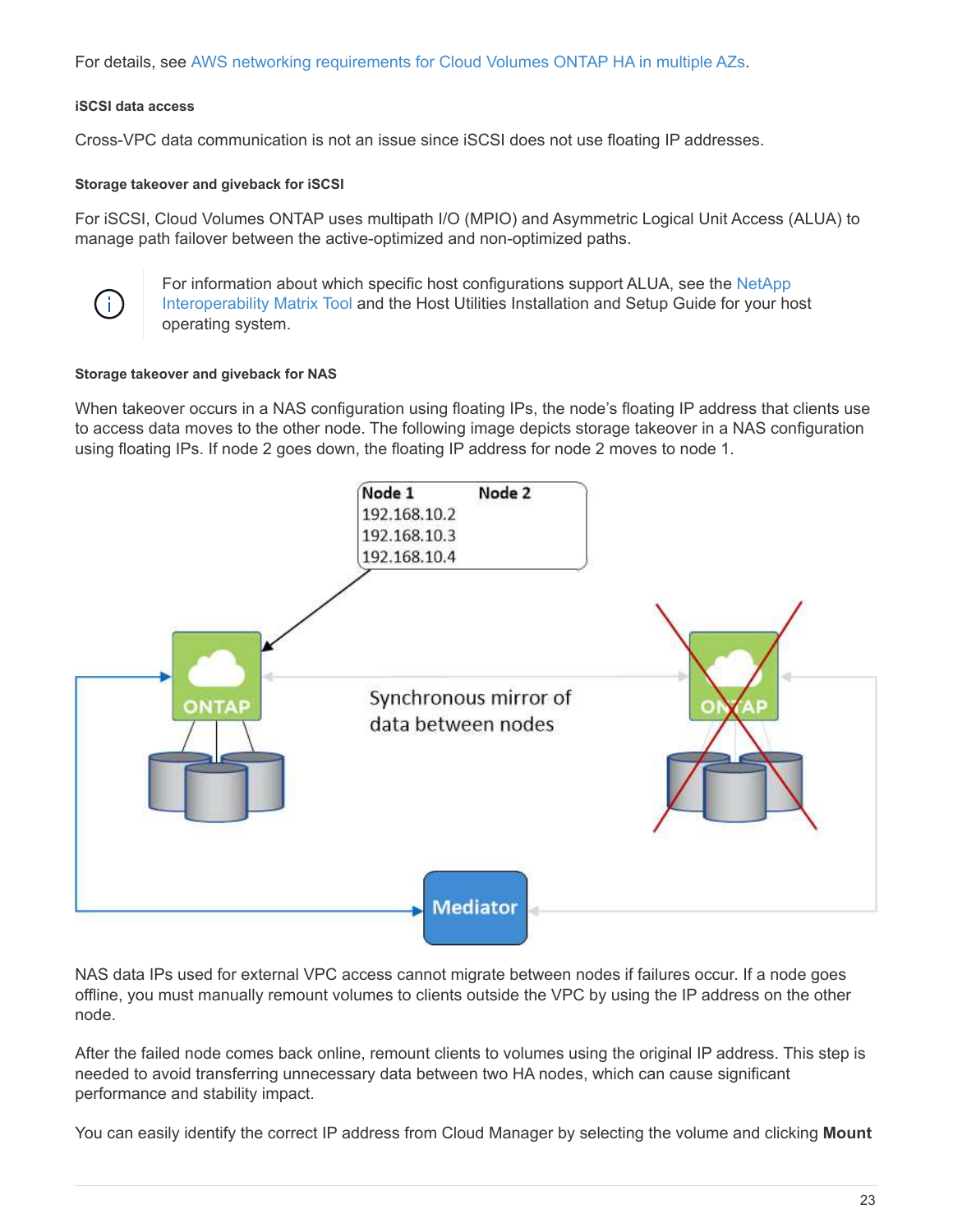#### **Command**.

#### **Cloud Volumes ONTAP HA in a single Availability Zone**

Deploying an HA configuration in a single Availability Zone (AZ) can ensure high availability of your data if an instance that runs a Cloud Volumes ONTAP node fails. All data is natively accessible from outside of the VPC.



Cloud Manager creates an [AWS spread placement group](https://docs.aws.amazon.com/AWSEC2/latest/UserGuide/placement-groups.html) and launches the two HA nodes in that placement group. The placement group reduces the risk of simultaneous failures by spreading the instances across distinct underlying hardware. This feature improves redundancy from a compute perspective and not from disk failure perspective.

#### **Data access**

Because this configuration is in a single AZ, it does not require floating IP addresses. You can use the same IP address for data access from within the VPC and from outside the VPC.

The following image shows an HA configuration in a single AZ. Data is accessible from within the VPC and from outside the VPC.





**External network**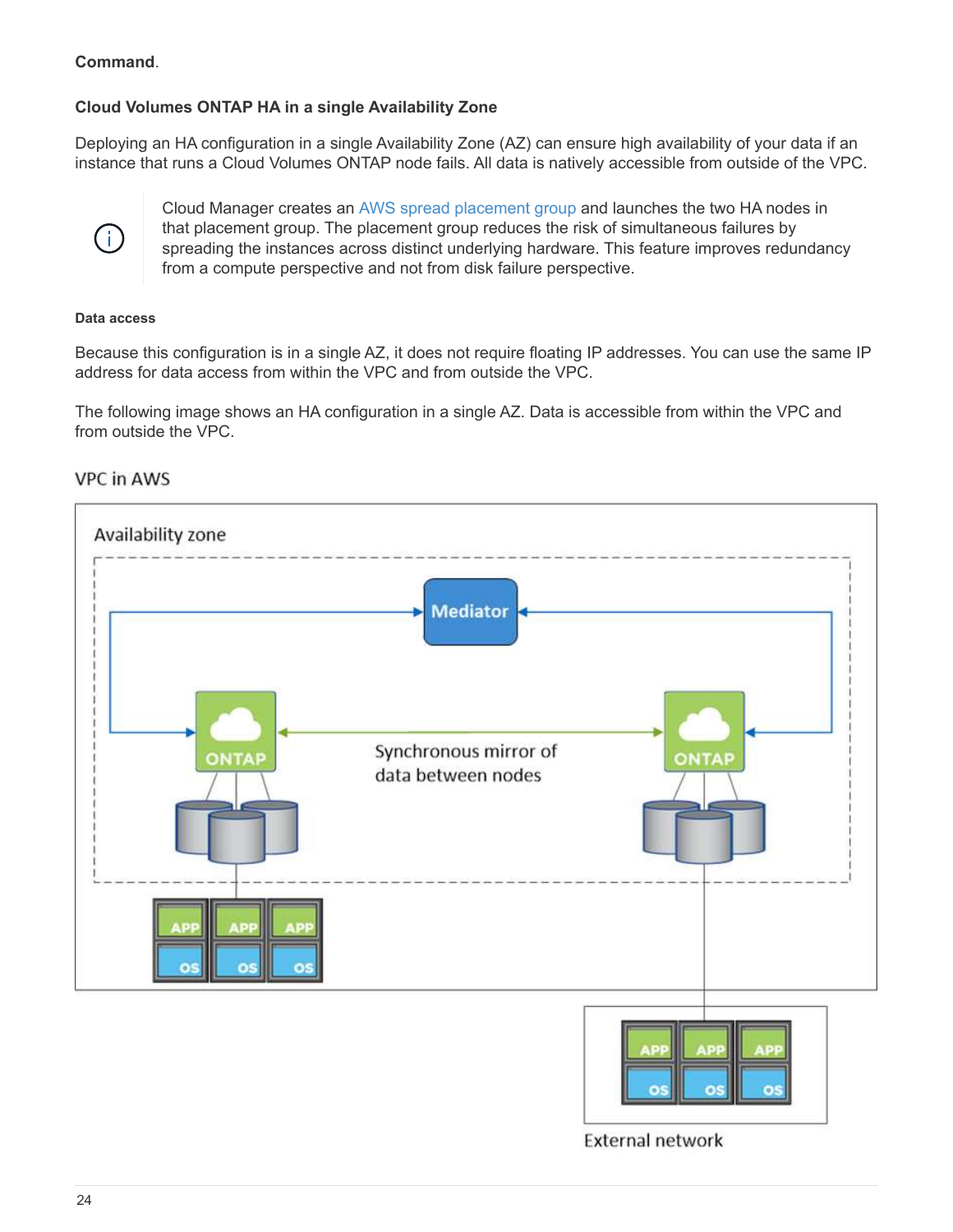#### **Storage takeover and giveback**

For iSCSI, Cloud Volumes ONTAP uses multipath I/O (MPIO) and Asymmetric Logical Unit Access (ALUA) to manage path failover between the active-optimized and non-optimized paths.



For information about which specific host configurations support ALUA, see the [NetApp](http://mysupport.netapp.com/matrix) [Interoperability Matrix Tool](http://mysupport.netapp.com/matrix) and the Host Utilities Installation and Setup Guide for your host operating system.

For NAS configurations, the data IP addresses can migrate between HA nodes if failures occur. This ensures client access to storage.

#### **How storage works in an HA pair**

Unlike an ONTAP cluster, storage in a Cloud Volumes ONTAP HA pair is not shared between nodes. Instead, data is synchronously mirrored between the nodes so that the data is available in the event of failure.

#### **Storage allocation**

When you create a new volume and additional disks are required, Cloud Manager allocates the same number of disks to both nodes, creates a mirrored aggregate, and then creates the new volume. For example, if two disks are required for the volume, Cloud Manager allocates two disks per node for a total of four disks.

#### **Storage configurations**

You can use an HA pair as an active-active configuration, in which both nodes serve data to clients, or as an active-passive configuration, in which the passive node responds to data requests only if it has taken over storage for the active node.



You can set up an active-active configuration only when using Cloud Manager in the Storage System View.

#### **Performance expectations for an HA configuration**

A Cloud Volumes ONTAP HA configuration synchronously replicates data between nodes, which consumes network bandwidth. As a result, you can expect the following performance in comparison to a single-node Cloud Volumes ONTAP configuration:

- For HA configurations that serve data from only one node, read performance is comparable to the read performance of a single-node configuration, whereas write performance is lower.
- For HA configurations that serve data from both nodes, read performance is higher than the read performance of a single-node configuration, and write performance is the same or higher.

For more details about Cloud Volumes ONTAP performance, see [Performance](#page-33-0).

#### **Client access to storage**

Clients should access NFS and CIFS volumes by using the data IP address of the node on which the volume resides. If NAS clients access a volume by using the IP address of the partner node, traffic goes between both nodes, which reduces performance.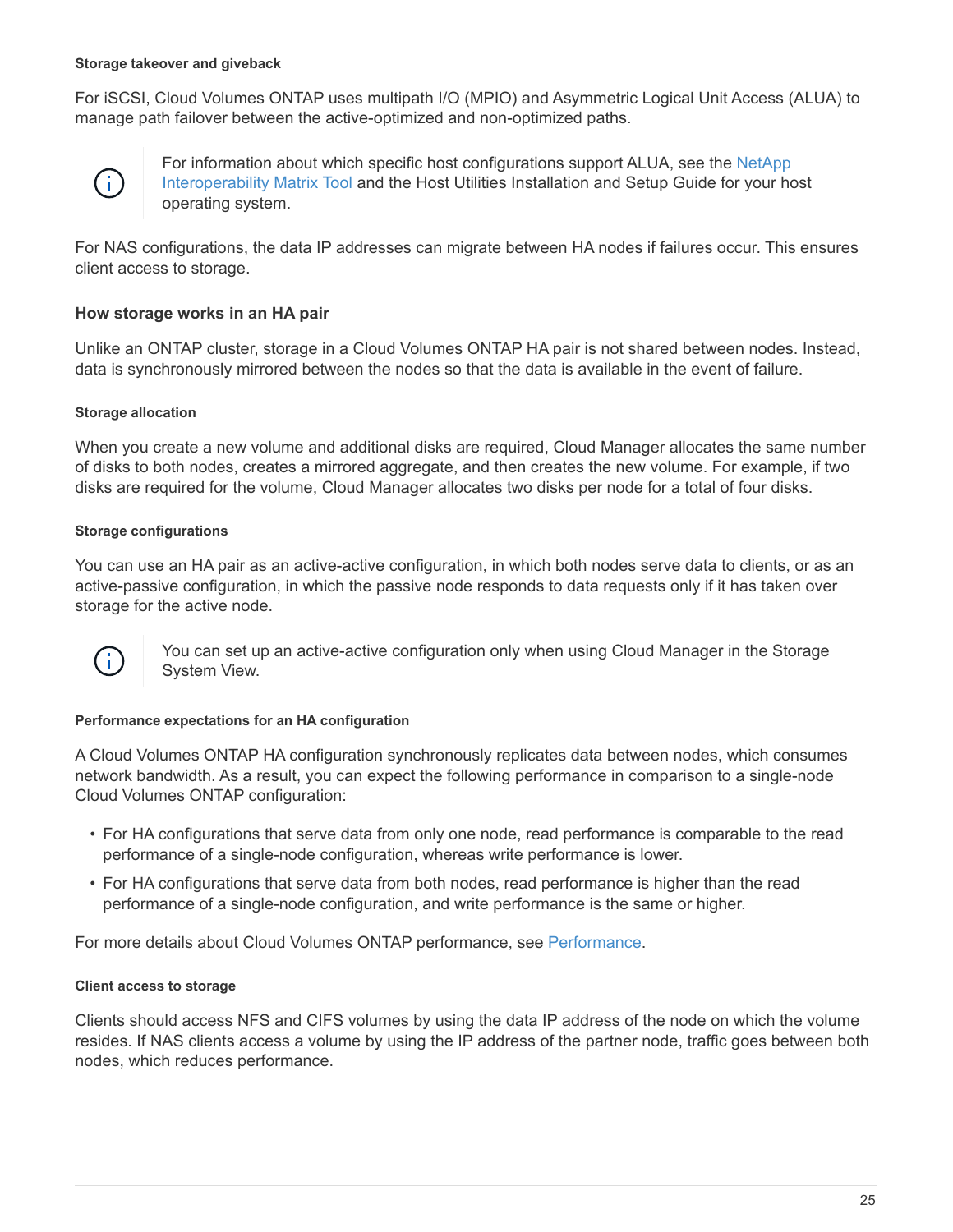$(\dagger)$ 

If you move a volume between nodes in an HA pair, you should remount the volume by using the IP address of the other node. Otherwise, you can experience reduced performance. If clients support NFSv4 referrals or folder redirection for CIFS, you can enable those features on the Cloud Volumes ONTAP systems to avoid remounting the volume. For details, see ONTAP documentation.

You can easily identify the correct IP address from Cloud Manager:

# **Volumes** 2 Volumes | 0.22 TB Allocated | < 0.01 TB Used (0 TB in S3) vol1 **O** Info  $\blacktriangleright$  Edit **俞 Delete** ed Clone □ Mount Command D Restore from Snapshot copy Change Tier

### **High-availability pairs in Azure**

A Cloud Volumes ONTAP high availability (HA) pair provides enterprise reliability and continuous operations in case of failures in your cloud environment. In Azure, storage is shared between the two nodes.

#### **HA components**

A Cloud Volumes ONTAP HA configuration in Azure includes the following components: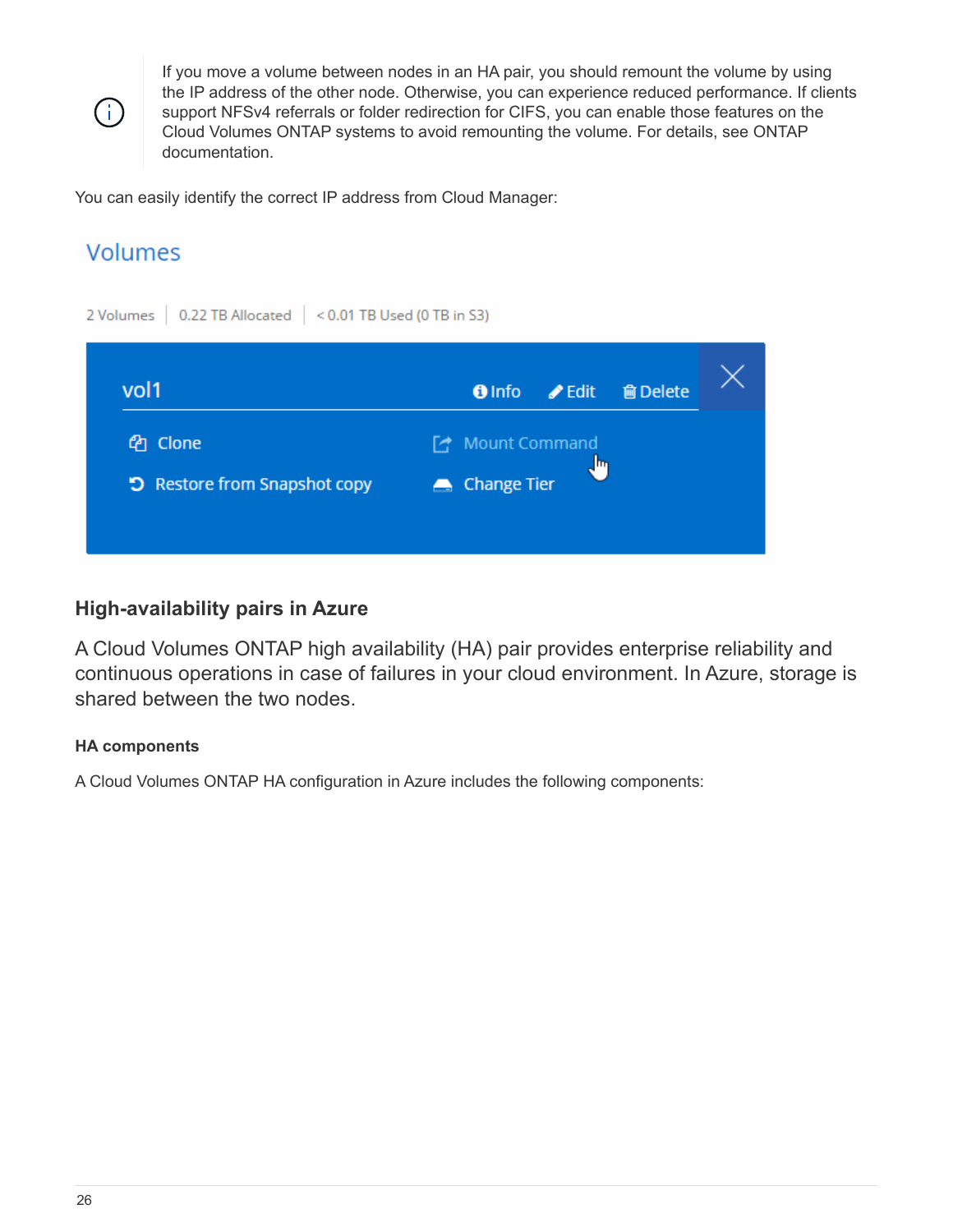

### Resource group

Note the following about the Azure components that Cloud Manager deploys for you:

#### **Azure Standard Load Balancer**

The load balancer manages incoming traffic to the Cloud Volumes ONTAP HA pair.

### **Availability Set**

The Availability Set ensures that the nodes are in different fault and update domains.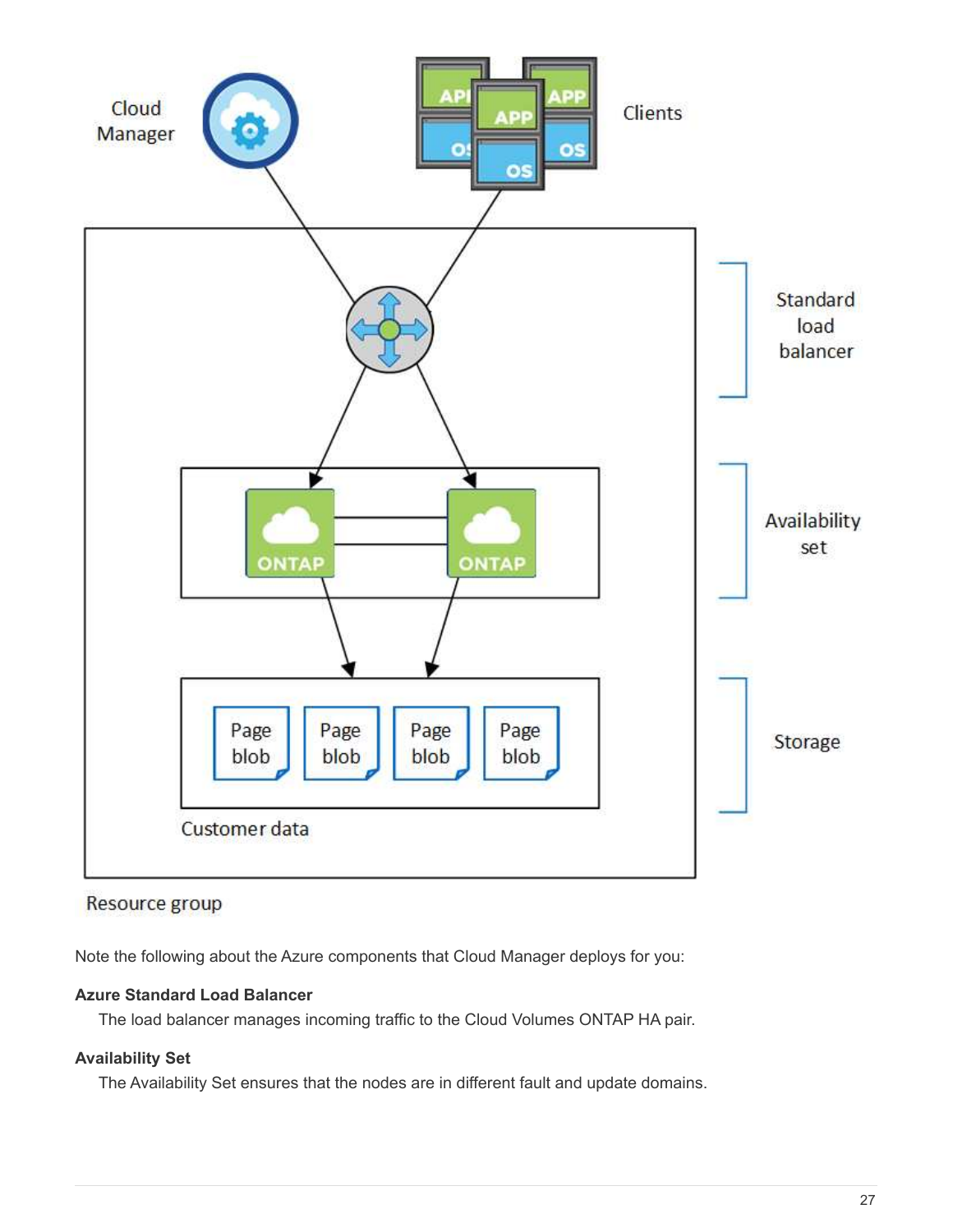#### **Disks**

Customer data resides on Premium Storage page blobs. Each node has access to the other node's storage.

Additional storage is also required for boot, root, and core data:

- Two 90 GB Premium SSD disks for the boot volume (one per node)
- Two 140 GB Premium Storage page blobs for the root volume (one per node)
- Two 128 GB Standard HDD disks for saving cores (one per node)

#### **Storage accounts**

- One storage account is required for managed disks.
- One or more storage accounts are required for the Premium Storage page blobs, as the disk capacity limit per storage account is reached.

[Azure documentation: Azure Storage scalability and performance targets for storage accounts](https://docs.microsoft.com/en-us/azure/storage/common/storage-scalability-targets).

• One storage account is required for data tiering to Azure Blob storage.

#### **RPO and RTO**

An HA configuration maintains high availability of your data as follows:

- The recovery point objective (RPO) is 0 seconds. Your data is transactionally consistent with no data loss.
- The recovery time objective (RTO) is 60 seconds. In the event of an outage, data should be available in 60 seconds or less.

#### **Storage takeover and giveback**

Similar to a physical ONTAP cluster, storage in an Azure HA pair is shared between nodes. Connections to the partner's storage allows each node to access the other's storage in the event of a *takeover*. Network path failover mechanisms ensure that clients and hosts continue to communicate with the surviving node. The partner *gives back* storage when the node is brought back on line.

For NAS configurations, data IP addresses automatically migrate between HA nodes if failures occur.

For iSCSI, Cloud Volumes ONTAP uses multipath I/O (MPIO) and Asymmetric Logical Unit Access (ALUA) to manage path failover between the active-optimized and non-optimized paths.



For information about which specific host configurations support ALUA, see the [NetApp](http://mysupport.netapp.com/matrix) [Interoperability Matrix Tool](http://mysupport.netapp.com/matrix) and the Host Utilities Installation and Setup Guide for your host operating system.

#### **Storage configurations**

You can use an HA pair as an active-active configuration, in which both nodes serve data to clients, or as an active-passive configuration, in which the passive node responds to data requests only if it has taken over storage for the active node.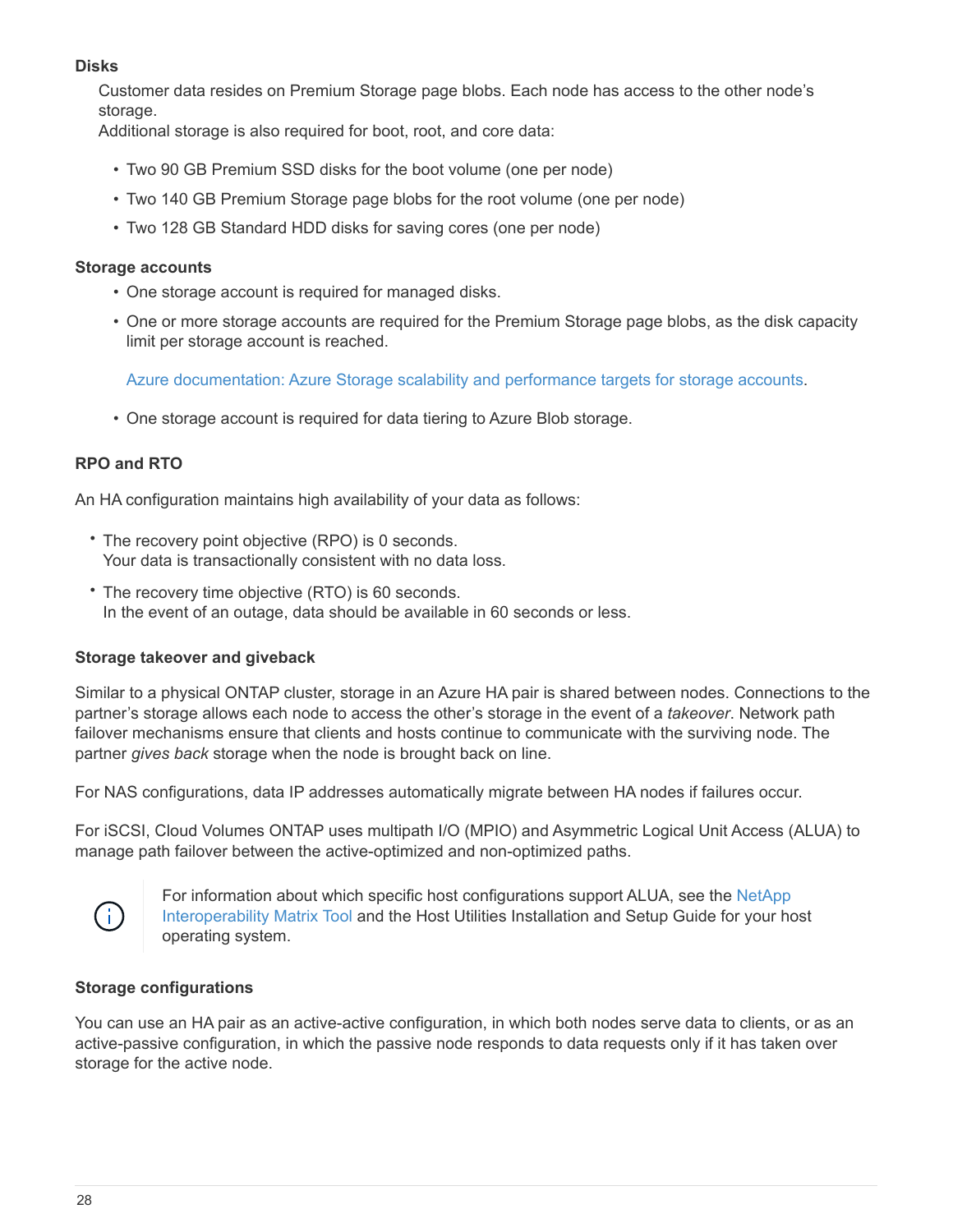#### **HA limitations**

The following limitations affect Cloud Volumes ONTAP HA pairs in Azure:

- HA pairs are supported with Cloud Volumes ONTAP Standard, Premium, and BYOL. Explore is not supported.
- NFSv4 is not supported. NFSv3 is supported.
- HA pairs are not supported in some regions.

[See the list of supported Azure regions](https://cloud.netapp.com/cloud-volumes-global-regions).

[Learn how to deploy an HA system in Azure](https://docs.netapp.com/us-en/occm37/task_deploying_otc_azure.html).

# <span id="page-30-0"></span>**Evaluating**

You can evaluate Cloud Volumes ONTAP before you pay for the software.

A 30-day free trial of a single-node Cloud Volumes ONTAP system is available from [NetApp Cloud Central](https://cloud.netapp.com). There are no hourly software charges, but infrastructure charges still apply. A free trial automatically converts to a paid hourly subscription when it expires.

If you need assistance with your proof of concept, contact [the Sales team](https://cloud.netapp.com/contact-cds) or reach out through the chat option available from [NetApp Cloud Central](https://cloud.netapp.com) and from within Cloud Manager.

# <span id="page-30-1"></span>**Licensing**

Each Cloud Volumes ONTAP BYOL system must have a license installed with an active subscription. If an active license is not installed, the Cloud Volumes ONTAP system shuts itself down after 30 days. Cloud Manager simplifies the process by managing licenses for you and by notifying you before they expire.

#### **License management for a new system**

When you create a BYOL system, Cloud Manager prompts you for a NetApp Support Site account. Cloud Manager uses the account to download the license file from NetApp and to install it on the Cloud Volumes ONTAP system.

#### [Learn how to add NetApp Support Site accounts to Cloud Manager](https://docs.netapp.com/us-en/occm37/task_adding_nss_accounts.html).

If Cloud Manager cannot access the license file over the secure internet connection, you can obtain the file yourself and then manually upload the file to Cloud Manager. For instructions, see [Installing license files on](https://docs.netapp.com/us-en/occm37/task_modifying_ontap_cloud.html#installing-license-files-on-cloud-volumes-ontap-byol-systems) [Cloud Volumes ONTAP BYOL systems.](https://docs.netapp.com/us-en/occm37/task_modifying_ontap_cloud.html#installing-license-files-on-cloud-volumes-ontap-byol-systems)

#### **License expiration**

Cloud Manager warns you 30 days before a license is due to expire and again when the license expires. The following image shows a 30-day expiration warning: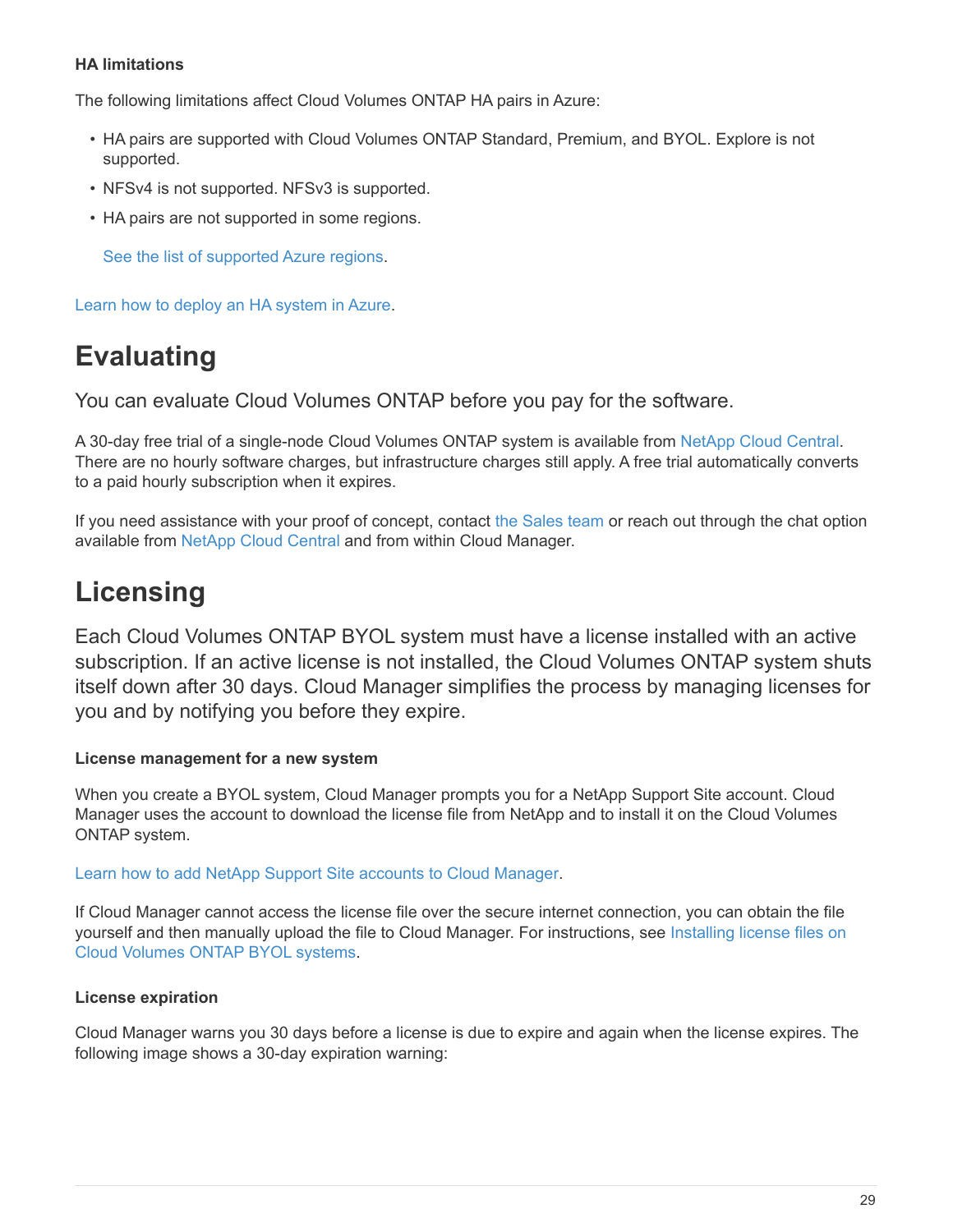

You can select the working environment to review the message.

If you do not renew the license in time, the Cloud Volumes ONTAP system shuts itself down. If you restart it, it shuts itself down again.



Cloud Volumes ONTAP can also notify you through email, an SNMP traphost, or syslog server using EMS (Event Management System) event notifications. For instructions, see the [ONTAP 9](http://docs.netapp.com/ontap-9/topic/com.netapp.doc.exp-ems/home.html) [EMS Configuration Express Guide](http://docs.netapp.com/ontap-9/topic/com.netapp.doc.exp-ems/home.html).

#### **License renewal**

When you renew a BYOL subscription by contacting a NetApp representative, Cloud Manager automatically obtains the new license from NetApp and installs it on the Cloud Volumes ONTAP system.

If Cloud Manager cannot access the license file over the secure internet connection, you can obtain the file yourself and then manually upload the file to Cloud Manager. For instructions, see [Installing license files on](https://docs.netapp.com/us-en/occm37/task_modifying_ontap_cloud.html#installing-license-files-on-cloud-volumes-ontap-byol-systems) [Cloud Volumes ONTAP BYOL systems.](https://docs.netapp.com/us-en/occm37/task_modifying_ontap_cloud.html#installing-license-files-on-cloud-volumes-ontap-byol-systems)

# <span id="page-31-0"></span>**Security**

Cloud Volumes ONTAP supports data encryption and provides protection against viruses and ransomware.

### **Encryption of data at rest**

Cloud Volumes ONTAP supports the following encryption technologies:

- NetApp Volume Encryption (starting with Cloud Volumes ONTAP 9.5)
- AWS Key Management Service
- Azure Storage Service Encryption
- Google Cloud Platform default encryption

You can use NetApp Volume Encryption with native AWS, Azure, or GCP encryption, which encrypt data at the hypervisor level.

#### **NetApp Volume Encryption**

NetApp Volume Encryption (NVE) is a software-based technology for encrypting data at rest one volume at a time. Data, Snapshot copies, and metadata are encrypted. Access to the data is given by a unique XTS-AES-256 key, one per volume.

Cloud Volumes ONTAP supports NetApp Volume Encryption with an external key management server. An Onboard Key Manager is not supported. You can find the supported key managers in the [NetApp](http://mysupport.netapp.com/matrix)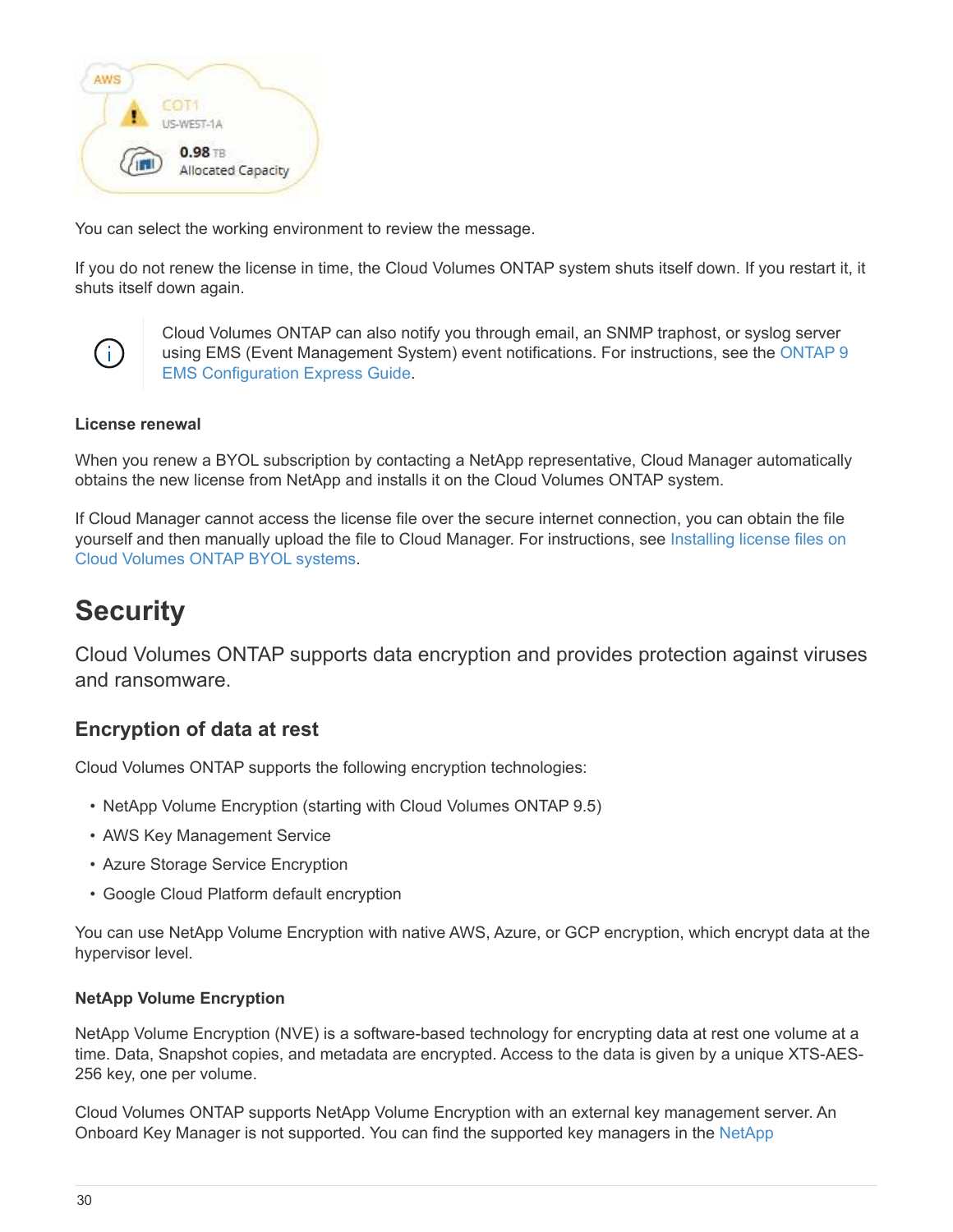[Interoperability Matrix Tool](http://mysupport.netapp.com/matrix) under the **Key Managers** solution.

You can enable NetApp Volume Encryption on a new or existing volume by using the CLI or System Manager. Cloud Manager does not support NetApp Volume Encryption. For instructions, see [Encrypting volumes with](https://docs.netapp.com/us-en/occm37/task_encrypting_volumes.html) [NetApp Volume Encryption.](https://docs.netapp.com/us-en/occm37/task_encrypting_volumes.html)

#### **AWS Key Management Service**

When you launch a Cloud Volumes ONTAP system in AWS, you can enable data encryption using the [AWS](http://docs.aws.amazon.com/kms/latest/developerguide/overview.html) [Key Management Service \(KMS\)](http://docs.aws.amazon.com/kms/latest/developerguide/overview.html). Cloud Manager requests data keys using a customer master key (CMK).



You can't change the AWS data encryption method after you create a Cloud Volumes ONTAP system.

If you want to use this encryption option, then you must ensure that the AWS KMS is set up appropriately. For details, see [Setting up the AWS KMS](https://docs.netapp.com/us-en/occm37/task_setting_up_kms.html).

#### **Azure Storage Service Encryption**

[Azure Storage Service Encryption](https://azure.microsoft.com/en-us/documentation/articles/storage-service-encryption/) for data at rest is enabled by default for Cloud Volumes ONTAP data in Azure. No setup is required.



Customer-managed keys are not supported with Cloud Volumes ONTAP.

#### **Google Cloud Platform default encryption**

[Google Cloud Platform data-at-rest encryption](https://cloud.google.com/security/encryption-at-rest/) is enabled by default for Cloud Volumes ONTAP. No setup is required.

While Google Cloud Storage always encrypts your data before it's written to disk, you can use Cloud Manager APIs to create a Cloud Volumes ONTAP system that uses *customer-managed encryption keys*. These are keys that you generate and manage in GCP using the Cloud Key Management Service.

Refer to the [API Developer Guide](https://docs.netapp.com/us-en/occm37/api.html#_creating_systems_in_gcp) for details about using the "GcpEncryption" parameters.

#### **ONTAP virus scanning**

You can use integrated antivirus functionality on ONTAP systems to protect data from being compromised by viruses or other malicious code.

ONTAP virus scanning, called *Vscan*, combines best-in-class third-party antivirus software with ONTAP features that give you the flexibility you need to control which files get scanned and when.

For information about the vendors, software, and versions supported by Vscan, see the [NetApp Interoperability](http://mysupport.netapp.com/matrix) [Matrix.](http://mysupport.netapp.com/matrix)

For information about how to configure and manage the antivirus functionality on ONTAP systems, see the [ONTAP 9 Antivirus Configuration Guide.](http://docs.netapp.com/ontap-9/topic/com.netapp.doc.dot-cm-acg/home.html)

#### **Ransomware protection**

Ransomware attacks can cost a business time, resources, and reputation. Cloud Manager enables you to implement the NetApp solution for ransomware, which provides effective tools for visibility, detection, and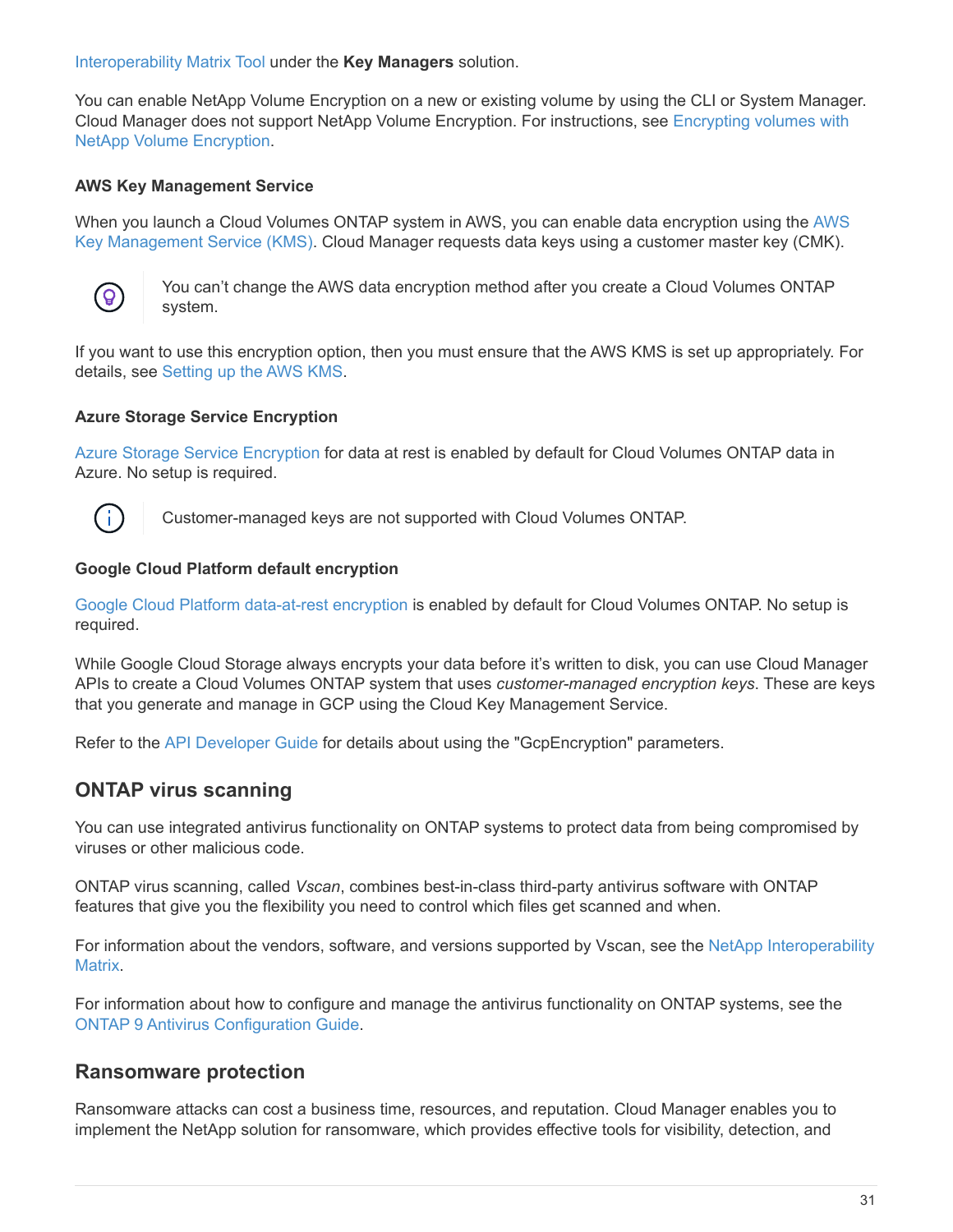remediation.

• Cloud Manager identifies volumes that are not protected by a Snapshot policy and enables you to activate the default Snapshot policy on those volumes.

Snapshot copies are read-only, which prevents ransomware corruption. They can also provide the granularity to create images of a single file copy or a complete disaster recovery solution.

• Cloud Manager also enables you to block common ransomware file extensions by enabling ONTAP's FPolicy solution.

| <b>Enable Snapshot Copy Protection</b>                                                                          | <b>Block Ransomware File Extensions @</b><br>$\overline{2}$                                              |
|-----------------------------------------------------------------------------------------------------------------|----------------------------------------------------------------------------------------------------------|
| 40 %<br>Protection                                                                                              | $\equiv$                                                                                                 |
| 3 Volumes without a Snapshot Policy                                                                             | ONTAP's native FPolicy configuration monitors and blocks file operations<br>based on a file's extension. |
| To protect your data, activate the default Snapshot policy for these volumes<br><b>Activate Snapshot Policy</b> | View Denied File Names<br><b>Activate FPolicy</b>                                                        |
|                                                                                                                 |                                                                                                          |

[Learn how to implement the NetApp solution for ransomware.](https://docs.netapp.com/us-en/occm37/task_protecting_ransomware.html)

## <span id="page-33-0"></span>**Performance**

You can review performance results to help you decide which workloads are appropriate for Cloud Volumes ONTAP.

For Cloud Volumes ONTAP for AWS, refer to [NetApp Technical Report 4383: Performance Characterization of](https://www.netapp.com/us/media/tr-4383.pdf) [Cloud Volumes ONTAP in Amazon Web Services with Application Workloads.](https://www.netapp.com/us/media/tr-4383.pdf)

For Cloud Volumes ONTAP for Microsoft Azure, refer to [NetApp Technical Report 4671: Performance](https://www.netapp.com/us/media/tr-4671.pdf) [Characterization of Cloud Volumes ONTAP in Azure with Application Workloads](https://www.netapp.com/us/media/tr-4671.pdf).